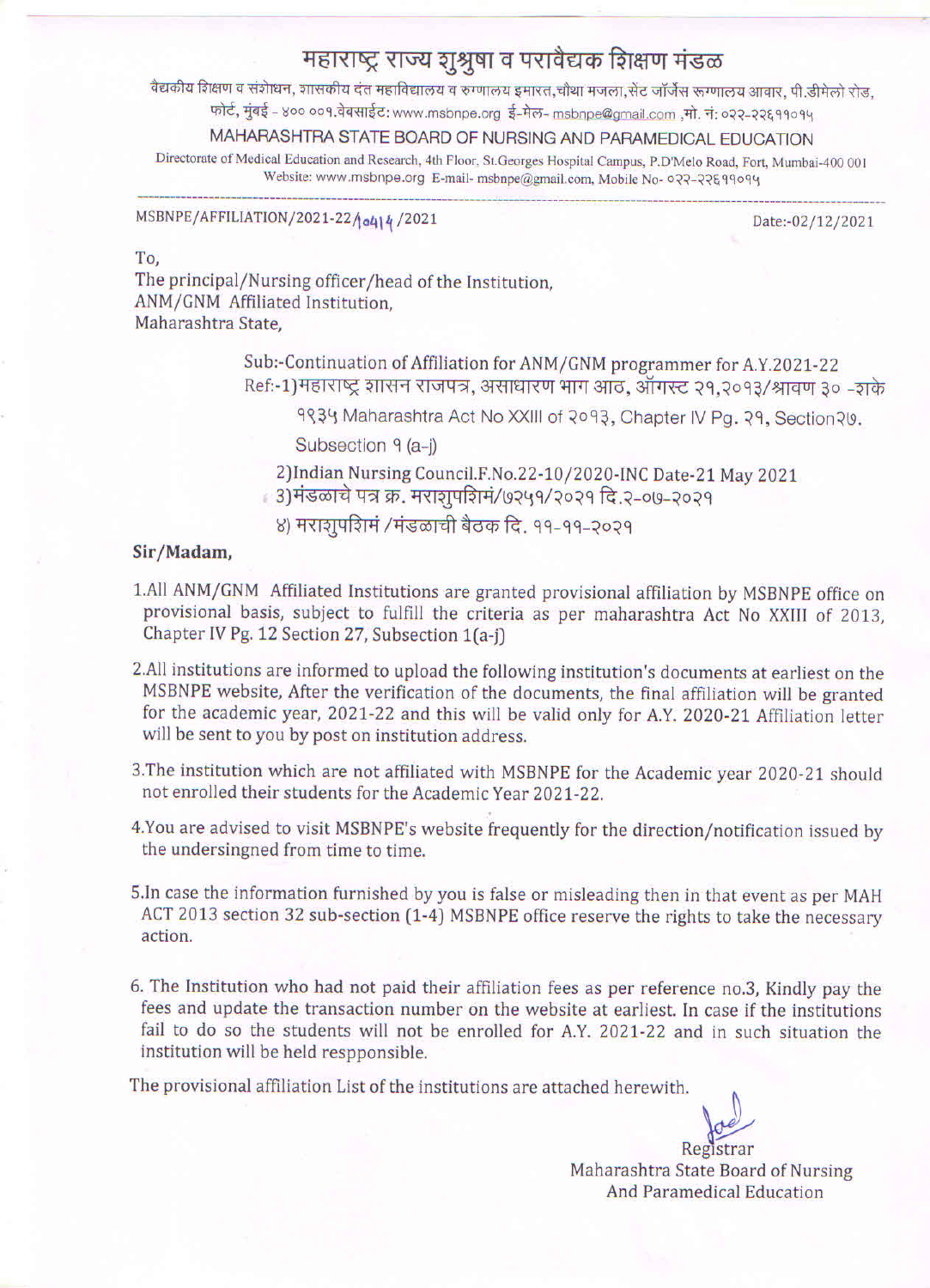| <b>GNM-Affiliated Institute list for Academic Year 2021-22</b> |           |                                                                |                 |
|----------------------------------------------------------------|-----------|----------------------------------------------------------------|-----------------|
| Sr.No                                                          | Institute | <b>Institute Name</b>                                          | Capacity        |
|                                                                | Code      |                                                                |                 |
| 1                                                              |           | 4 V. S. GENERAL HOSPITAL, THANE                                | 20              |
| 2                                                              |           | 6 GENERAL HOSPITAL, ALIBAG                                     | 20              |
| 3                                                              |           | 7 GENERAL HOSPITAL, RATNAGIRI                                  | 20              |
| 4                                                              |           | 8 GENERAL HOSPITAL, NASIK                                      | 20              |
| 5                                                              |           | 10 GENERAL HOSPITAL, JALGAON                                   | 20              |
| 6                                                              |           | 12 GANPATRAO ADKE INE. NASIK                                   | 40              |
| 7                                                              |           | 13 NASIK MEDICO TRAINING COLLEGE OF NURSING, NASIK             | 40              |
| 8                                                              |           | 14 RAMRAJE SCH. NSG, RCON DAPOLI, RATNAGIRI                    | 40              |
| 9                                                              |           | 16 NOOTAN SCHOOL OF NURSING, RAIGAD                            | 40              |
| 10                                                             |           | 26 KALAVATI INSTITUTE OF NURSING EDUCATION, AIROLI NAVI MUMBAI | 40              |
| 11                                                             |           | 29 PARKAR MEDICAL FOUNDATION SCHOOL OF NURSING, RATNAGIRI      | 20              |
| 12                                                             |           | 33 NAMCO SCHOOL OF NURSING, NASIK                              | 40              |
| 13                                                             |           | 35 SHREE ANANT SMRUTI SCHOOL OF NURSING, KASAL                 | 60              |
| 14                                                             |           | 38 NASHIK NURSING SCHOOL, NASHIK                               | 60              |
| 15                                                             |           | 39 GENERAL HOSPITAL, AHMEDNAGAR                                | 20              |
| 16                                                             |           | 40 GENERAL HOSPITAL, SATARA                                    | 20              |
| 17                                                             |           | 41 C.P.R. GENERAL HOSPITAL, KOLHAPUR                           | 20              |
| 18                                                             |           | 42 DHANRAJGIRIJI HOSPITAL, SOLAPUR                             | 20              |
| 19                                                             |           | 51 KRANTI SCHOOL OF NURSING AHMEDNAGAR                         | 40              |
| 20                                                             |           | 53 DR. J. J. MAGDUM SON, SHIROL, KOLHAPUR                      | 40              |
| 21                                                             |           | 54 ASHWINI SAHAKARI SON, SOLAPUR                               | 30              |
| 22                                                             |           | 62 Sevadham Trust A.S.M.T. SON, MAVAL, PUNE,                   | 20              |
|                                                                |           |                                                                |                 |
| 23                                                             |           | 64 SHIVAJI SHIKSHAN PRASARAK MANDALS, SON, BARSHI, SOLAPUR     | 20              |
| 24                                                             |           | 65 ANAND MEDICAL FOUNDATION, SON, KURULI, KHED, PUNE           | 20              |
| 25                                                             |           | 66 KAMAL INSTITUTE OF NURSING EDUCATION, JATH, SANGLI          | 20 <sup>1</sup> |
| 26                                                             |           | 72 UMA INST. OF NURSING EDUCATION, SANGLI                      | 20              |
| 27                                                             |           | 73 SEVA NURSING SCHOOL, AHMEDNAGAR                             | 80              |
| 28                                                             |           | 74 KEDARI REDEKAR NURSING SCHOOL, GADHINGLAJ, KOLHAPUR         | 20              |
|                                                                |           | PHALTAN EDUCATION SOCIETY, SCHOOL OF NURSING, PHALTAN          |                 |
| 29                                                             |           | 90 SATARA                                                      | 80              |
|                                                                |           |                                                                |                 |
| 30                                                             |           | 101 FLORENCE NIGHTINGALE TRAINING COLLEGE OF NURSING, WARDHA.  | 100             |
| 31                                                             |           | 107 DIST.HOSPITAL FOR WOMEN, AMRAVATI                          | 10              |
| 32                                                             |           | 109 GENERAL HOSPITAL, CHANDRAPUR                               | 30              |
| 33                                                             |           | 112 GENERAL HOSPITAL, BHANDARA                                 | $10\,$          |
| 34                                                             |           | 113 GENERAL HOSPITAL GADCHIROLI                                | $10\,$          |
| 35                                                             |           | 115 HELEN ROSE SCHOOL OF NURSING UMRI, YAVATMAL                | 20              |
| 36                                                             |           | 116 MAA GAYATRI SCHOOL OF NURSING, ACHALPUR, AMRAVATI          | 40              |
| 37                                                             |           | 118 INSTITUTE OF NURSING EDUCATION & RESEARCH, AKOLA           | 40              |
|                                                                |           |                                                                |                 |
| 38                                                             |           | 119 SUMITRABAI THAKARE TRAINING COLLEGE OF NURSING, YAVATMAL   | 60              |
| 39                                                             |           | 122 NATIONAL SCHOOL OF NURSING, AKOLA                          | 20              |
| 40                                                             |           | 123 TIRPUDE NURSING TRAINING SCHOOL, NAGPUR                    | 40              |
| 41                                                             |           | 124 MAA GANGA NURSING SCHOOL, WASHIM                           | 40              |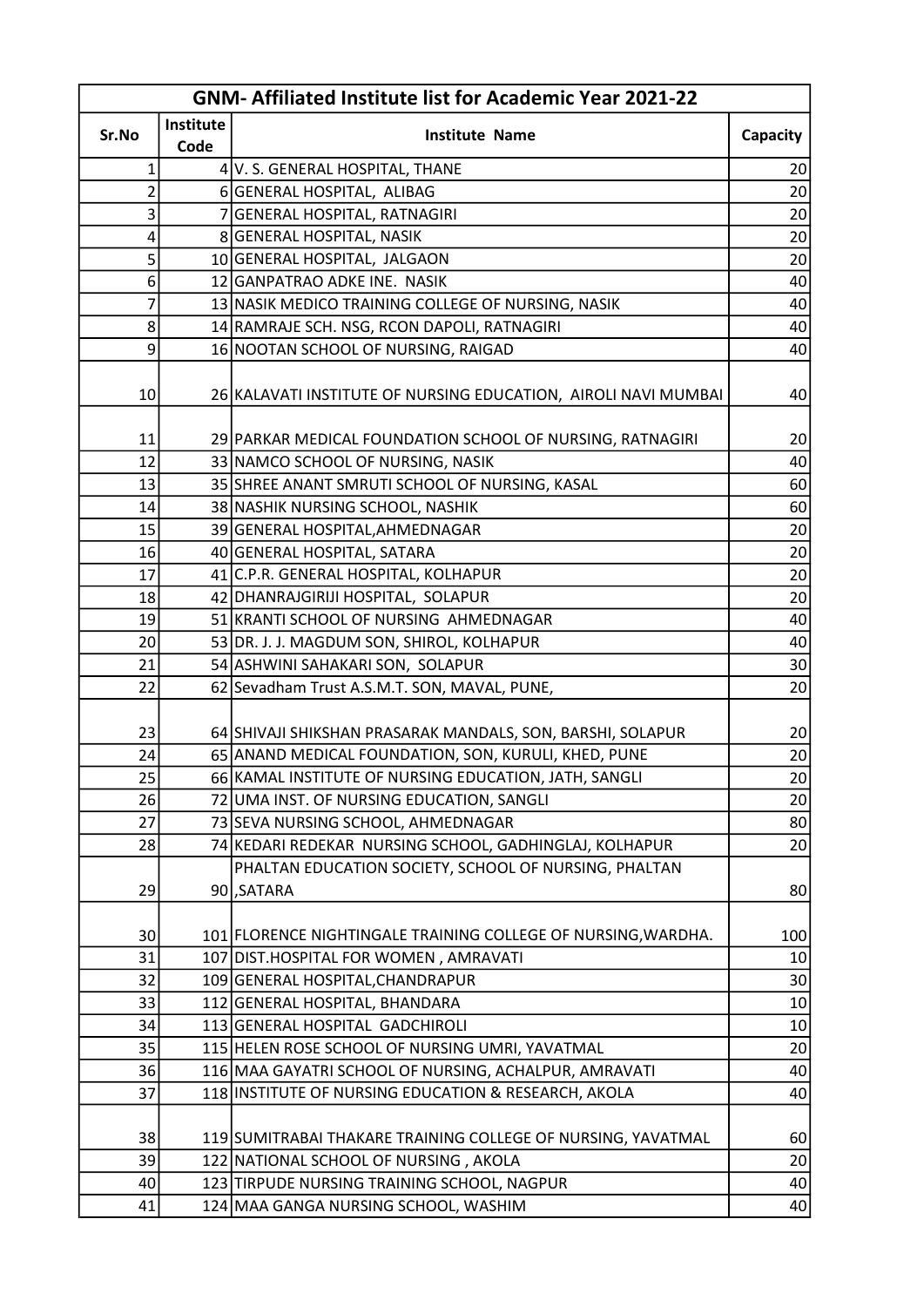| 42 | 126 SMT. K. N. PATEL SCHOOL OF NURSING, BHANDARA              | 40              |
|----|---------------------------------------------------------------|-----------------|
|    |                                                               |                 |
| 43 | 130 KALYAN INSTITUTE OF NURSING EDUCATION, RAJURA, CHANDRAPUR | 40              |
| 44 | 131 PRABHADEVI NURSING SCHOOL, CHANDRAPUR                     | 20              |
| 45 | 136 MUNGASAJI MAHARAJ NURSING SCHOOL, YAVATMAL                | 60              |
|    | DR. ARCHANATAI GADE PATIL SCHOOL OF NURSING LOHARA            |                 |
| 46 | 138 YAVATMAL                                                  | 40              |
| 47 | 146 DR. PANJABRAO DESHMUKH INST. OF NSG. AMRAVATI             | 50              |
| 48 | 149 SHALOM SCHOOL OF NURSING, WARDHA                          | 20              |
| 49 | 151 KASABAI SCHOOL OF NURSING, SEVAGRAM, WARDHA               | 50              |
|    |                                                               |                 |
| 50 | 158 SHRI GURU GOVINDSINGHJI MEMORIAL HOSPITAL, SON, NANDED    | 50              |
| 51 | 161 GENERAL HOSPITAL, SON, OSMANABAD                          | 20              |
| 52 | 164 VITHAI HOSPITAL AND RESEARCH CENTRE, SON, BEED            | 40              |
| 53 | 168 SHRI DHANESHWARI MANAV VIKAS MANDAL, AURANGABAD           | 60              |
| 54 | 169 SHRI SAI INSTITUE OF NURSING, JALNA                       | 60              |
| 55 | 170 MAULI INSTITUTE OF NURSING, PARBHANI                      | 40              |
| 56 | 175 G.T. HOSPITAL, MUMBAI                                     | 25              |
| 57 | 177 ST. GEORGES HOSPITAL, MUMBAI                              | 20              |
| 58 | 178 B.Y.L.NAIR CHA. HOSP, MUMBAI                              | 100             |
| 59 | 179 K.E.M. HOSPITAL, MUMBAI                                   | 100             |
| 60 | 180 L.T.M.G.HOSPITAL, SION, MUMBAI                            | 100             |
| 61 | 181 M.G.M.HOSPITAL, PAREL, MUMBAI                             | 20              |
| 62 | 182 B.D.P. PARSEE GEN. HOSP., MUMBAI                          | 20              |
|    | HARILAL BHAGWATI MUNCIPAL GEN.HOSPITAL, SON, BORIVALI,        |                 |
| 63 | 186 MUMBAI                                                    | 20 <sup>°</sup> |
| 64 | 187 DR.R.N.COOPER HOSPITAL, SON, MUMBAI                       | 30              |
| 65 | 188 K.J.SOMAIYA HOSPITAL RES. CENTRE, SON, SION, MUMBAI       | 40              |
| 66 | 189 HOLY SPIRIT HOSPITAL, ANDHERI, MUMBAI                     | 30 <sup>°</sup> |
| 67 | 191 GURU NANAK HOSPITAL, SON, BANDRA, MUMBAI                  | 20              |
| 68 | 192 HOLY FAMILY INSTITUTE OF NURSING EDU., KURLA, MUMBAI      | 30              |
|    |                                                               |                 |
| 69 | 193 SAU.MINATAI THAKARE INSTITUTE OF NURSING EDUCATION, THANE | 30 <sup>°</sup> |
| 70 | 194 UDAY GER SCHOOL OF NURSING, VASAI, THANE                  | 25              |
|    | MGMS FLORENCE NIGHTINGALE INSTITUTE OF NSG EDU., NAVI         |                 |
| 71 | 195 MUMBAI                                                    | 30              |
| 72 | 196 N.D.M.V.P.SAMAJS SCHOOL OF NSG., NASIK                    | 60              |
| 73 | 197 GOKHALE EDUCATION SOCIETY, SON, VIDYANAGAR, NASIK         | 30              |
| 74 | 198 JAWAHAR MED.FOUNDATION, SON, DHULE                        | 20              |
| 75 | 199 MANAV SADHAN VIKAS SANSTHA, SON, KUDAL, SINDHUDURG        | 60              |
| 76 | 201 INSTITUTE OF NURSING EDUCATION, DOMBIVALI                 | 20              |
|    |                                                               |                 |
| 77 | 203 GLOBAL HEALTH CARE INSTITUTE, COLLEGE OF NURSING, NASHIK  | 40              |
|    | BHAKTI VEDANTA HOSPITAL, SCHOOL OF NURSING,                   |                 |
| 78 | 204 MIRAROAD, THANE                                           | 20              |
|    | YERALA MEDICAL TRUST RESEARCH CENTRE, SCHOOL OF NURSING,      |                 |
| 79 | 205 KHARGHAR                                                  | 60              |
| 80 | 206 SAHYADRI SEVA SANSTHA, INSTITUTE OF NURSING, NASIK        | 60              |
| 81 | 207 DEOMOGRA FOUNDATION TRUST, NANDURBAR                      | 20              |
| 82 | 208 PRABHAKAR PATIL INSTITUTE OF NURSING EDUCATION, PEN       | 20              |
|    |                                                               |                 |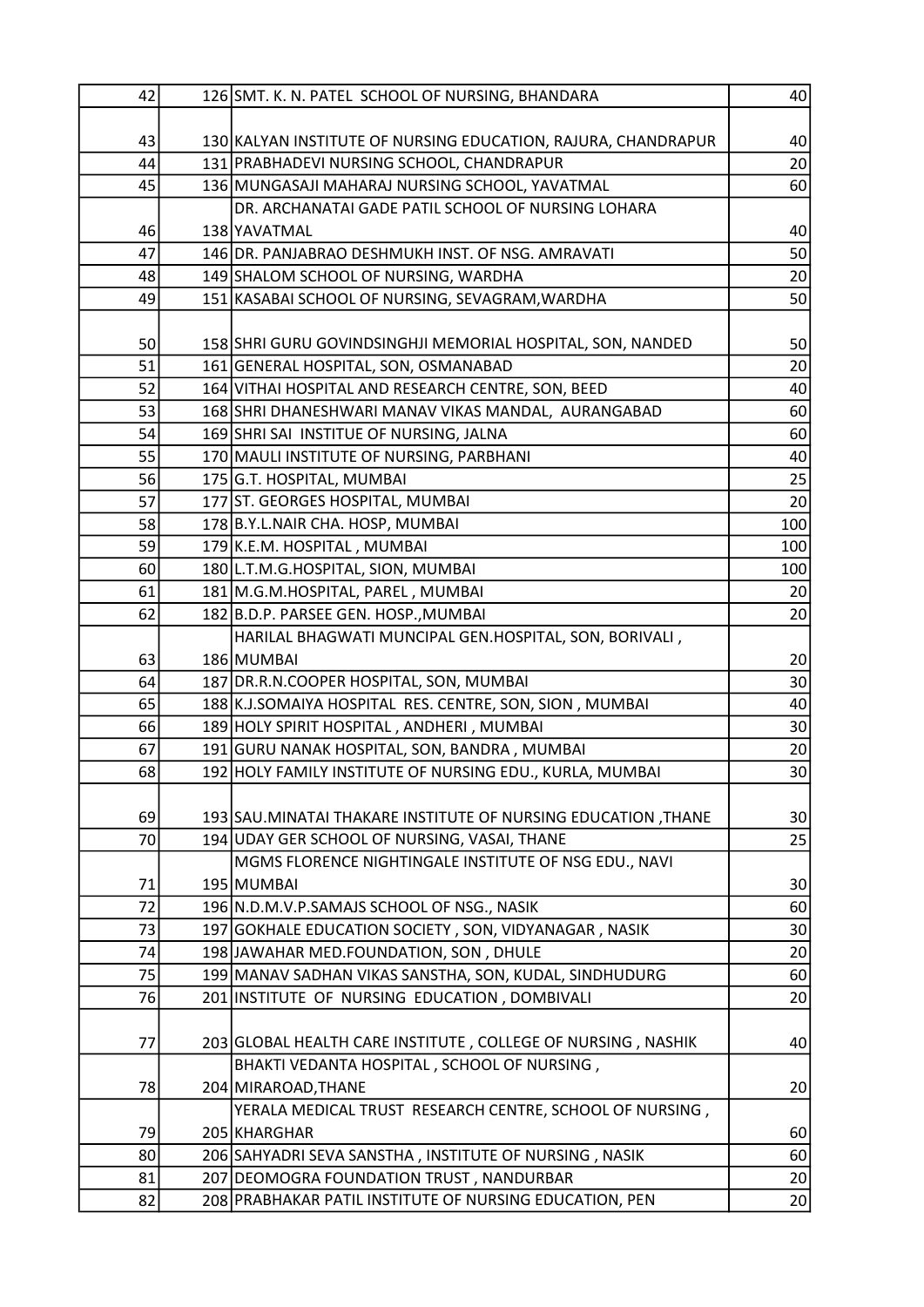| 83         | 210 K.E.M. HOSPITAL, PUNE                                       | 20              |
|------------|-----------------------------------------------------------------|-----------------|
| 84         | 211 POONA HOSPITAL RESEARCH CENTRE, SON, PUNE                   | 40              |
| 85         | 212 E.BOOTH HOSPITAL, AHMEDNAGAR                                | 20              |
| 86         | 213 ST.LUKES HOSPITAL, SHRIRAMPUR, AHMEDNAGAR                   | 25              |
|            |                                                                 |                 |
| 87         | 214 PRAVARA MED. TRUST, COLLEGE OF NURSING, LONI, AHMEDNAGAR    | 100             |
|            |                                                                 |                 |
| 88         | 215 KRISHNA HOSPITAL MEDICAL RESEARCH CENTER, KARAD, SATARA     | 60              |
| 89         | 216 WANLESS HOSPITAL COLLEGE OF NURSING, MIRAJ, DIST SANGLI     | 40              |
| 90         | 217 GENERAL HOSPITAL, SANGLI                                    | 20              |
| 91         | 218 GENERAL HOSPITAL, SOLAPUR                                   | 20 <sup>°</sup> |
| 92         | 220 DR. D.Y. PATIL INST OF NURSING EDU, PIMPRI, PUNE            | 90              |
|            | Maharshi Karve Stree Shikshan Samstha SMT BAKUL TAMBAT          |                 |
| 93         | 221 INSTITUTE OF NURSING EDUCATION, KARVE NAGAR PUNE            | 60              |
|            | BHAUSAHEB SARDESAI SCHOOL OF NURSING, TALEGAON GENERAL          |                 |
| 94         | 222 HOSPITAL, PUNE                                              | 20              |
| 95         | 223 BHARATI VIDYAPEETH COLLEGE OF NURSING, PUNE                 | 50              |
|            |                                                                 |                 |
| 96         | 224 SHRI VIVEKANAND SCHOOL OF NURSING, RAHURI, AHMEDNAGAR       | 40              |
| 97         | 225 DR. D.Y. PATIL INSTITUTE OF NURSING EDUCATION, KOLHAPUR     | 30 <sup>2</sup> |
|            |                                                                 |                 |
| 98         | 226 DWARIKA SANGAMNER INSTITUTE OF NURSING EDUCATION, PUNE      | 20              |
| 99         | 227 N.M. WADIA HOSPITAL, SCHOOL OF NURSING, PUNE                | 20              |
|            | LOKNETE RAJARAMBAPU PATIL, TRG. COLL. OF NURSING, ISLAMPUR,     |                 |
| 100        | 228 WALWA, SANGLI                                               | 30              |
|            | KASEGAON EDUCATION SOCIETY, SCHOOL OF NURSING, ISLAMPUR,        |                 |
| 101        | 230 SANGLI                                                      | 60              |
|            | C Y DANGAT PATIL SHIKSHAN AND KRIDA MANDAL, SCHOOL OF           |                 |
| 102        | 231 NURSING, PUNE                                               | 20              |
| 103        | 232 GIRIRAJ SCHOOL OF NURSING, BARAMATI                         | 60              |
|            | LATE NARAYANDAS BHAWANGDAS CHHABADA TRAINING COLLEGE OF         |                 |
| 104        | 233 NURSING, SATARA                                             | 30 <sup>°</sup> |
|            |                                                                 |                 |
| 105        | 234 ANAND RISHIJI HOSPITAL MEDICA RES CENTRE, SON, AHMEDNAGAR   | 40              |
|            | PAD DR. V. VIKHE PATIL INSTITUTE OF NURSING EDUCATION,          |                 |
| 106<br>107 | 235 AHMEDNAGAR                                                  | 80              |
|            | 236 MARY BHORE GENERAL NURSING SCHOOL, MIRAJ                    | 20              |
| 108        | 238 GULABRAO PATIL INSTITUTE OF NURSING SCIENCES, MIRAJ, SANGLI | 40              |
| 109        | 239 SUSHRUSHA NURSING SCHOOL, DAUND, PUNE                       | 50              |
| 110        | 240 W.F.P.M., SCHOOL OF NURSING, WAI, SATARA                    | 30              |
| 111        | 241 SAHARA INSTITUTE OF NURSING EDUCATION, AKLUJ, SOLAPUR       | 20              |
| 112        | 244 INDIRA GANDHI MEDICAL COLLEGE HOSPITAL, NAGPUR              | 40              |
| 113        | 245 MURE MEMORIAL HOSPITAL SCHOOL OF NURSING, NAGPUR            | 30              |
| 114        | 246   MADHURIBAI DESHMUKH INST.OF NSG.EDU., NAGPUR              | 100             |
| 115        | 247 KASTURBA HEALTH SOCIETY, SEVAGRAM, WARDHA                   | 40              |
| 116        | 248 GENERAL HOSPITAL, AMRAVATI                                  | 20              |
| 117        | 249 GENERAL HOSPITAL, AKOLA                                     | 40              |
| 118        | 251 SURETECH COLLEGE OF NURSING, NAGPUR                         | 60              |
| 119        | 253 DR. SALVE NURSING INSTITUTE COLLEGE, GADCHIROLI             | 60              |
|            |                                                                 |                 |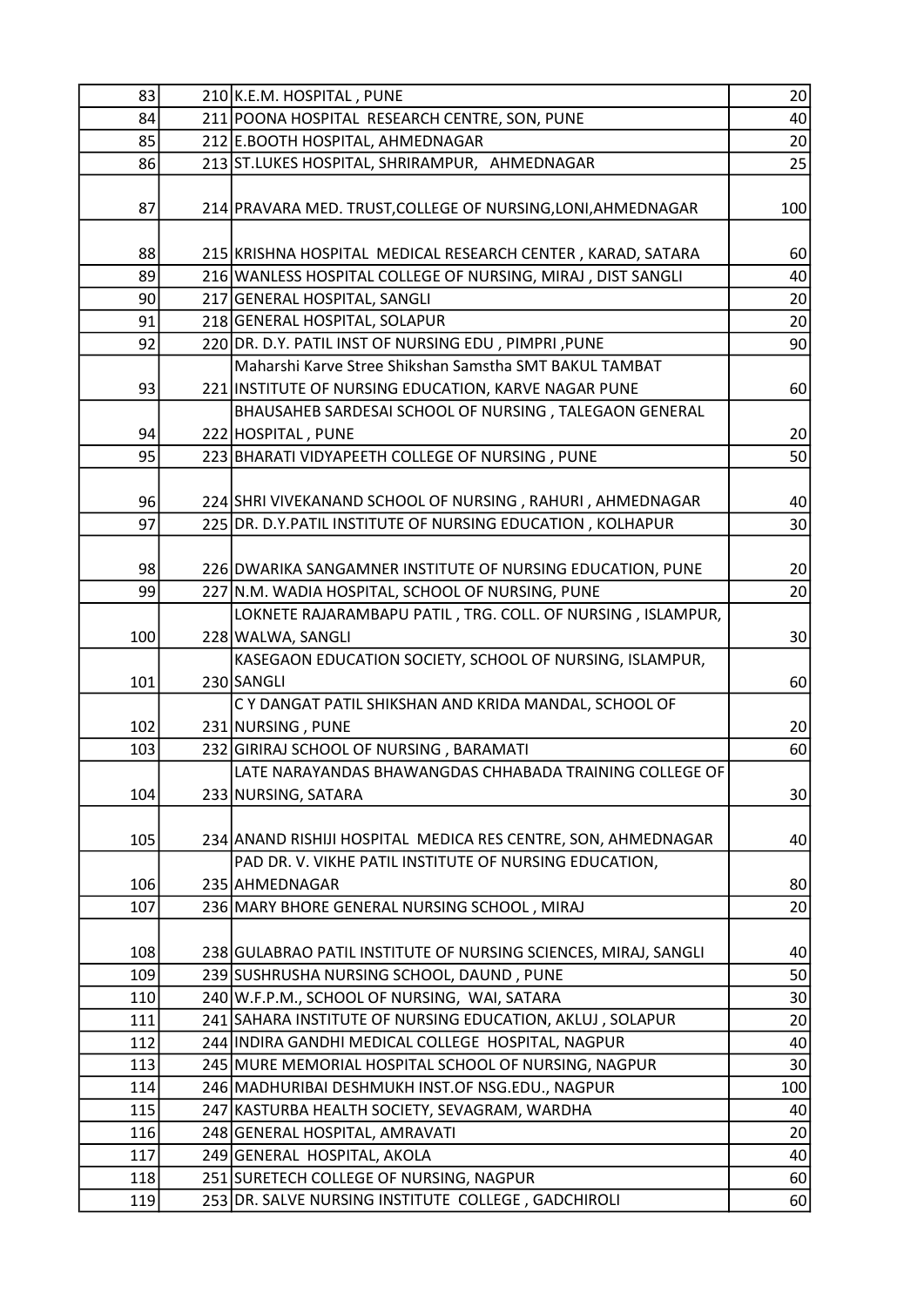| 120 | 254 MOTHER TERESA SCHOOL OF NURSING, BULDANA                                                       | 60              |
|-----|----------------------------------------------------------------------------------------------------|-----------------|
| 121 | 255 SAKSHI DESHMUKH INST OF NURSING, LOHARA, YAVATMAL                                              | 40              |
|     |                                                                                                    |                 |
| 122 | 256 PRUTHVIRAJ DESHMUKH NURSING INSTITUTE, LOHARA, YAVATMAL                                        | 40              |
|     | MAHATMA GANDHI MISSION INSTITUTE OF NURSING EDUCATION,                                             |                 |
| 123 | 259 AURANGABAD                                                                                     | 100             |
| 124 | 260 JALNA MISSION HOSPITAL, JALNA                                                                  | 20              |
| 125 | 262 GENERAL HOSPITAL, LATUR                                                                        | 20 <sup>°</sup> |
| 126 | 263 SHRI SWAMI VIVEKANAND SCHOOL OF NURSING, BEED                                                  | 20              |
|     | SANT TUKARM INSTITUTE OF NURSING EDUCATION, AHMEDPUR,                                              |                 |
| 127 | 264 LATUR                                                                                          | 30 <sup>°</sup> |
| 128 | 265 INSTITUTE OF NURSING, PARBHANI                                                                 | 20              |
| 129 | 267 ASHARAM SCHOOL OF NURSING, NAGPUR                                                              | 60              |
| 130 | 271 INDIRA GANDHI NURSING SCHOOL, OSMANABAD                                                        | 30 <sup>°</sup> |
| 131 | 278 PARVATIBAI MHASKE INSTITUTE OF NURSING, AHMEDNAGAR                                             | 60              |
| 132 | 281 SAMARTH INSTITUTE OF NURSING EDUCATION, DERVAN                                                 | 20              |
|     | MAHARASHTRA HOMOEOPATHIC FOUNDATIONS SCHOOL OF                                                     |                 |
| 133 | 282 NURSING, PATHAR, AHMEDNAGAR                                                                    | 80              |
| 134 | 283 VASANTRAO NAIK SHIKSHAN PRASARAK MANDAL, JALNA                                                 | 40              |
| 135 | 300 ANANDI NURSING INSTITUTE COLLEGE, BULDANA                                                      | 20              |
| 136 | 303 APARNA INST. OF NURSING EDUCATION, KARAD                                                       | 30              |
| 137 | 308 YASHWANT NURSING SCHOOL, ASHTI, BEED                                                           | 40              |
| 138 | 318 SHARDABAI PAWAR INSTITUTE OF NURSING, PUNE                                                     | 60              |
| 139 | 323 GODAVARI COLLEGE OF NURSING, JALGAON                                                           | 100             |
| 140 | 331 SARASWATI NURSING SCHOOL GUNJKHEDA WARDHA                                                      | 60              |
| 141 | 335 G.B. PATIL SCHOOL OF NURSING, UDGIR, LATUR                                                     | 20              |
| 142 | 336 SHRI BHAGWAN NURSING SCHOOL, LATUR                                                             | 20              |
| 143 | 342 SAI NURSING INSTITUTE, RAHATA, AHMEDNAGAR                                                      | 20              |
| 144 | 351 MAHARASHTRA COLLEGE OF NURSING, KAVA, LATUR                                                    | 25              |
| 145 | 352 M.E.S SCHOOL OF NURSING KHED RATNAGIRI                                                         | 40              |
| 146 | 356 NAVJEEVAN CHARITABLE TRUST, LATUR                                                              | 20              |
| 147 | 359 HARSH SCHOOL OF NURSING, KHAMGAON, BULDANA                                                     | 60              |
| 148 | 360 NAVJEEVAN NURSING SCHOOL, CHAMORSHI, GADCHIROLI                                                | 20              |
| 149 | 362 BR. NATH PAI INSTITUTE OF NURSING, PINGULI, SINDHUDURGA                                        | 60              |
| 150 | 378 POOJA NURSING INSTITUTE, BHANDARA                                                              | 60              |
| 151 | 393 JAY INSTITUTE OF NURSING, INDAPUR, PUNE                                                        | 60              |
| 152 | 400 GENERAL HOSPITAL, SINDHUDURG                                                                   | 20              |
| 153 | 401 VAIDYANATH NURSING SCHOOL, PARALIVAIJNATH, BEED                                                | 50              |
| 154 | 408   MAHARASHTRA INSTITUTE OF MED. SCI RE. NSG, LATUR                                             | 20              |
|     | SHRI VINAYAKRAOBAPU DESHMUKH NURSING SCHOOL, SAWARGAON                                             |                 |
| 155 | 410, YAVATMAL                                                                                      | 60              |
| 156 | 412 JIJAMATA SCHOOL OF NURSING, MAJALGAON, BEED                                                    |                 |
|     |                                                                                                    | 60<br>60        |
| 157 | 415 AURANGABAD NURSING SCHOOL, BHALGAON, AURANGABAD                                                |                 |
|     |                                                                                                    |                 |
| 158 | 428 SHRI BHAIRAVNATH NURSING SCHOOL, ICHALKARANJI, KOLHAPUR<br>430 GURURAJ SCHOOL OF NURSING, PUNE | 20<br>20        |
| 159 |                                                                                                    |                 |
|     |                                                                                                    |                 |
| 160 | 444 DR. D. Y. PATIL INSTITUTE OF NURSING EDUCATION, NAVI MUMBAI                                    | 20              |
| 161 | 446 GENERAL HOSPITAL, JALANA                                                                       | $10\,$          |
| 162 | 477 BELESHWAR INSTITUTE OF NURSING, PARBHANI                                                       | 30 <sup>°</sup> |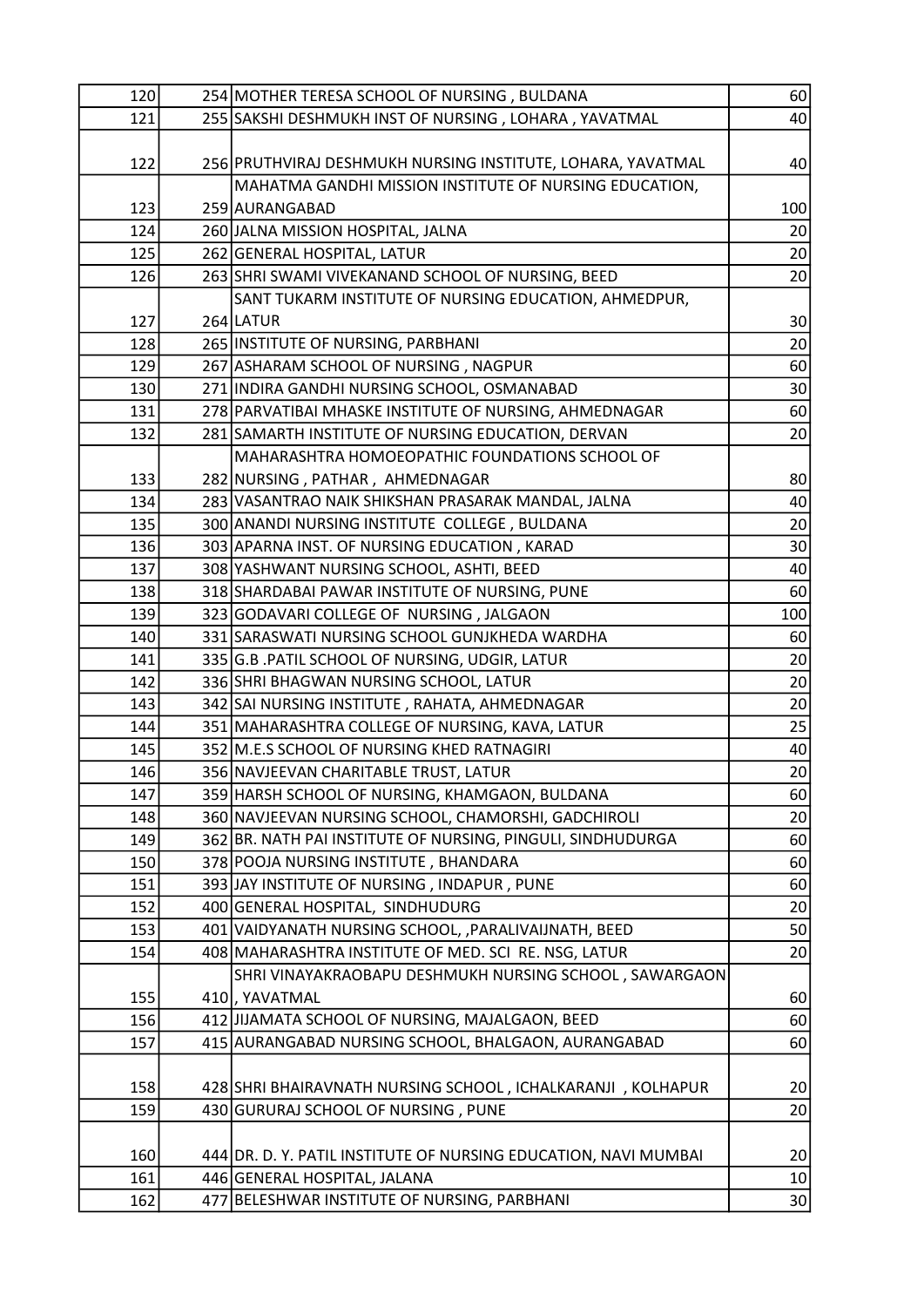| 163 | 484 NAVJEEVAN SCHOOL OF NURSING, SHAHAPUR, THANE               | 20              |
|-----|----------------------------------------------------------------|-----------------|
|     |                                                                |                 |
| 164 | 486 PRATIBHA SCHOOL OF NURSING, KOPERKHAIRANE, NAVI MUMBAI     | 70              |
| 165 | 490 Manik Nursing School, Garkhed, Aurangabad                  | 20              |
| 166 | 492 New Vision School of Nursing, Latur                        | 60              |
| 167 | 493 MAULI NURSING SCHOOL BARSHI ROAD BEED                      | 30              |
|     |                                                                |                 |
| 168 | 495 ANKITA DOUND INSTITUTE OF NURSING SCHOOL, AMBAJOGAI, BEED  | 20 <sup>°</sup> |
| 169 | 497 SWAMI VIVEKANAND SANSTHA, MALEGAON, NASHIK                 | 20              |
|     | CHINGUAAI INSTITUTE OF NURSING EDUCATION, KAVATHE              |                 |
| 170 | 501 MAHANKAL, SANGLI                                           | 20              |
|     | KOPERGAON TALUKA VIDYARTHI SAHAYYAK SCHOOL OF                  |                 |
| 171 | 506 NURSING, KOPERGAON                                         | 20 <sup>°</sup> |
| 172 | 514 Sanjeevan Nursing School, Yavatmal,                        | 60              |
| 173 | 524 SHREE SAI NURSING SCHOOL, JAMKHED, AHMEDNAGAR              | 60              |
| 174 | 541 KALWAN NURSING SCHOOL, KALWAN, NASHIK                      | 60              |
| 175 | 542 DINDORI SCHOOL OF NURSING, DINDORI, NASHIK                 | 60              |
| 176 | 543 YEOLA SCHOOL OF NURSING, YEOLA, NASHIK                     | 60              |
| 177 | 545 Yeshwant Institute of Nursing, Paithan Road, Aurangabad    | 20              |
|     |                                                                |                 |
| 178 | 546 SWAMI VIVEKANAND SHIKSHAN PRASARAK MANDAL, UDGIR, LATUR    | 20              |
| 179 | 552 S. CHANDRA SCHOOL OF NURSING, ARJUNI GONDIA                | 20 <sup>1</sup> |
| 180 | 557 Sunita Nursing School, Tal Shelu, Wardha                   | 60              |
| 181 | 562 YASHODHARA NURSING INSTITUTE, SOLAPUR                      | 20              |
| 182 | 564 Late Ranghunathraoji Kendre Nursing School, Vaijnath, Beed | 40              |
| 183 | 568 MAHARSHI WALMIKI INSTITUTE OF NURSING MALKAPUR, AKOLA      | 60              |
|     | SANT GAJANAN MAHARAJ SCHOOL OF NURSING, CHINCHEWADI,           |                 |
| 184 | 582 GADHINGLAJ, KOLHAPUR                                       | 40              |
| 185 | 586 D.S. NURSING SCHOOL, SAKRI, DHULE                          | 60              |
|     | SHRI GAJANAN MAHARAJ TRAINING SCHOOL OF NURSING, JAWAHAR,      |                 |
| 186 | 587 THANE                                                      | 30              |
| 187 | 589 IGATPURI NURSING SCHOOL, IGATPURI, NASHIK                  | 60              |
| 188 | 590 NIFAD NURSING SCHOOL, NIFAD, NASHIK                        | 60              |
| 189 | 592 SAI CARE NURSING SCHOOL, NASHIK                            | 60              |
| 190 | 593 JIJAMATA NURSING SCHOOL, MALEGAON, NASHIK                  | 60              |
| 191 | 595 D. D. VISPUTE SCHOOL OF NURSING, PANVEL, RAIGAD            | 20              |
| 192 | 597 RAJEEV GANDHI GNM NURSING COLLEGE, SINNAR, NASHIK          | 60              |
|     | MANGALA INSTITUTE OF NURSING EDUCATION, AKOLE,                 |                 |
| 193 | 604 AHMEDNAGAR                                                 | 40              |
|     | LATE SOU ROSHANBI SHAMANJI NURSING SCHOOL, GADHINGLAJ,         |                 |
| 194 | 606 KOLHAPUR                                                   | 20              |
| 195 | 608 ABHINAV NURSING SCHOOL, AHMEDNAGAR                         | 60              |
| 196 | 623 KEDARNATH NURSING SCHOOL, ISLAMPUR, SANGLI                 | 60              |
| 197 | 625 SHRUTI NURSING SCHOOL, SHRIRAMPUR, AHMEDNAGAR              | 60              |
|     | LATE BHAU DAJI PATIL DESHMUKH GRAMIN VIKAS PRATISHTHANS        |                 |
| 198 | 629 RANM SCHOOL, AHMEDNAGAR                                    | 20              |
| 199 | 634 JIJAMATA NURSING SCHOOL, SHEVGAON, AHMEDNAGAR              | 20              |
|     | VIJAYSINH MOHITE PATIL SCHOOL OF NURSING, MALSHIRAS,           |                 |
| 200 | 636 SOLAPUR                                                    | 30              |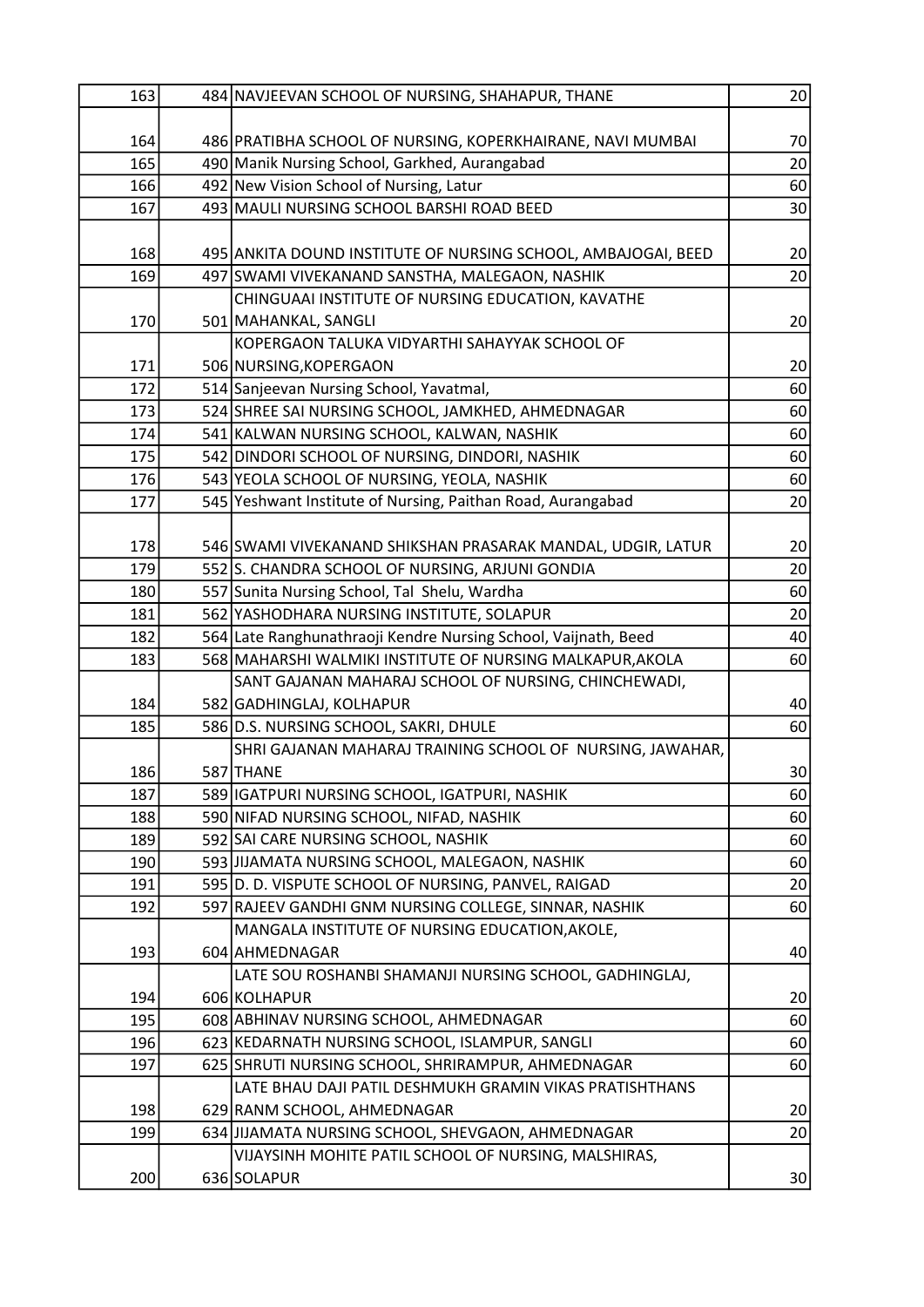|     | LATE UDHAVRAO TULSHIRAM JADHAVAR FOUNDATIONS INSTITUTE              |                 |
|-----|---------------------------------------------------------------------|-----------------|
| 201 | 637 OF NURSING, PUNE                                                | 30 <sup>°</sup> |
|     |                                                                     |                 |
| 202 | 638 SARDARBI INSTITUTE OF NURSING EDUCATION, MOHOL, SOLAPUR         | 20              |
|     |                                                                     |                 |
| 203 | 647 SIDDHAKALA SCHOOL OF NURSING, SANGAMNER, AHMEDNAGAR             | 60              |
|     | YASH INSTITUTE OF NURSING PARAMEDICAL SCIENCES, INDAPUR,            |                 |
| 204 | 650 PUNE                                                            | 20              |
| 205 | 655 DEONIL SCHOOL OF NURSING, MUL, CHANDRAPUR                       | 40              |
|     | SARASWATI INSTITUTE OF NURSING SCIENCES AND RESEARCH,               |                 |
| 206 | 656 AMRAVATI                                                        | 40              |
| 207 | 661 SAI NURSING SCHOOL, TUMSAR, BHANDARA                            | 60              |
|     | S.R.V. NURSING SCHOOL RESEARCH INSTITUTE, NAGBHID,                  |                 |
| 208 | 662 CHANDRAPUR                                                      | 40              |
|     |                                                                     |                 |
| 209 | 664 MOTHER TERESA NURSING ACADAMY, BALLARPUR, CHANDRAPUR            | 20 <sup>°</sup> |
| 210 | 671 PAINGANGA INSTITUTE OF NURSING, BULDANA                         | 20              |
| 211 | 672 SHRI SAI SCHOOL OF NURSING, ARMORI, GADCHIROLI                  | 40              |
| 212 | 679 AROMIRA SCHOOL OF NURSING, BHANDARA                             | 20              |
| 213 | 693 KAMAL NURSING INSTITUTE, KAIJ, BEED                             | 20              |
| 214 | 694 SHRI GORAKSHA NURSING SCHOOL, PHULAMBRI, AURANGABAD             | 20              |
| 215 | 696 JIJAMATA NURSING SCHOOL, LATUR                                  | 20              |
| 216 | 705 INDIRA GANDHI A.N.M. NURSING SCHOOL, PARBHANI                   | 60              |
|     | DR. DAHIPHALE MEDICAL FOUNDATION TRUSTS SCHOOL OF NURSING,          |                 |
| 217 | 707 AURANGABAD                                                      | 20              |
| 218 | 717 GOVINDRAO PAUL NURSING SCHOOL, NANDED                           | 30 <sup>°</sup> |
| 219 | 721 SAVITRIBAI PHULE NURSING SCHOOL, KANNAD, AURANGABAD             | 60              |
| 220 | 733 PRAGATI NURSING SCHOOL, PATODA, BEED                            | 60              |
| 221 | 755 YESHWANT INSTITUTE OF NURSING SCHOOL, HINGOLI                   | 20              |
|     |                                                                     |                 |
| 222 | 763 MOTHER TERESA NURSING SCHOOL, NANDED                            | 30 <sup>°</sup> |
| 223 | 774 IDEAL NURSING SCHOOL, AURANGABAD                                | 20              |
| 224 | 777 K.T. PATIL SCHOOL OF NURSING, OSMANABAD                         | 60              |
| 225 | 807 RAJMATA NURSING SCHOOL, SATARA                                  | 80              |
| 226 | 814 Kasturba Nurisng School, Samudrapur, Wardha                     | 40              |
| 227 | 825 Aakar School of Nursing, Nagpur                                 | 40              |
| 228 | 826 Tanisq School of Nursing, Nagpur                                | 60              |
| 229 | 829 Ananditai Bengal Nursing School, Sengaon, Hingoli               | 60              |
| 230 | 831 RAJGURU SCHOOL OF NURSING, UDGIR, LATUR                         | 20              |
| 231 | 832 Akshay Nursing School, Nanded                                   | 40              |
| 232 | 852 SAROJINI SCHOOL OF NURSING, DHULE                               | 30              |
| 233 | 853 ANUSAYA NURSING COLLEGE, DAHANU, THANE                          | 20              |
|     | JAYRAMSETH CHAUDHARI INSTITUTE OF NURSING EDUCATION                 |                 |
| 234 | 859 PARAMEDICAL SCIENCE, MURBAD, THANE                              | 30              |
|     | Tuljabhavani Adiwashi Shikshan Krida Nursing Institute, Surgana,    |                 |
| 235 | 863 Nashik                                                          | 60              |
| 236 | 864 Angel Nursing School, nandurbar                                 | 60              |
| 237 | 865 M.A.D.SCHOOL OF NURSING, YEOLA, NASHIK                          | 100             |
| 238 | 867 LATE BHIKAJI DARADE SCHOOL OF NURSING YEOLA, NASHIK             | 100             |
|     | The Yash Foundations College of Nursing Medical Research Institute, |                 |
| 239 | 870 Ratnagiri                                                       | 50              |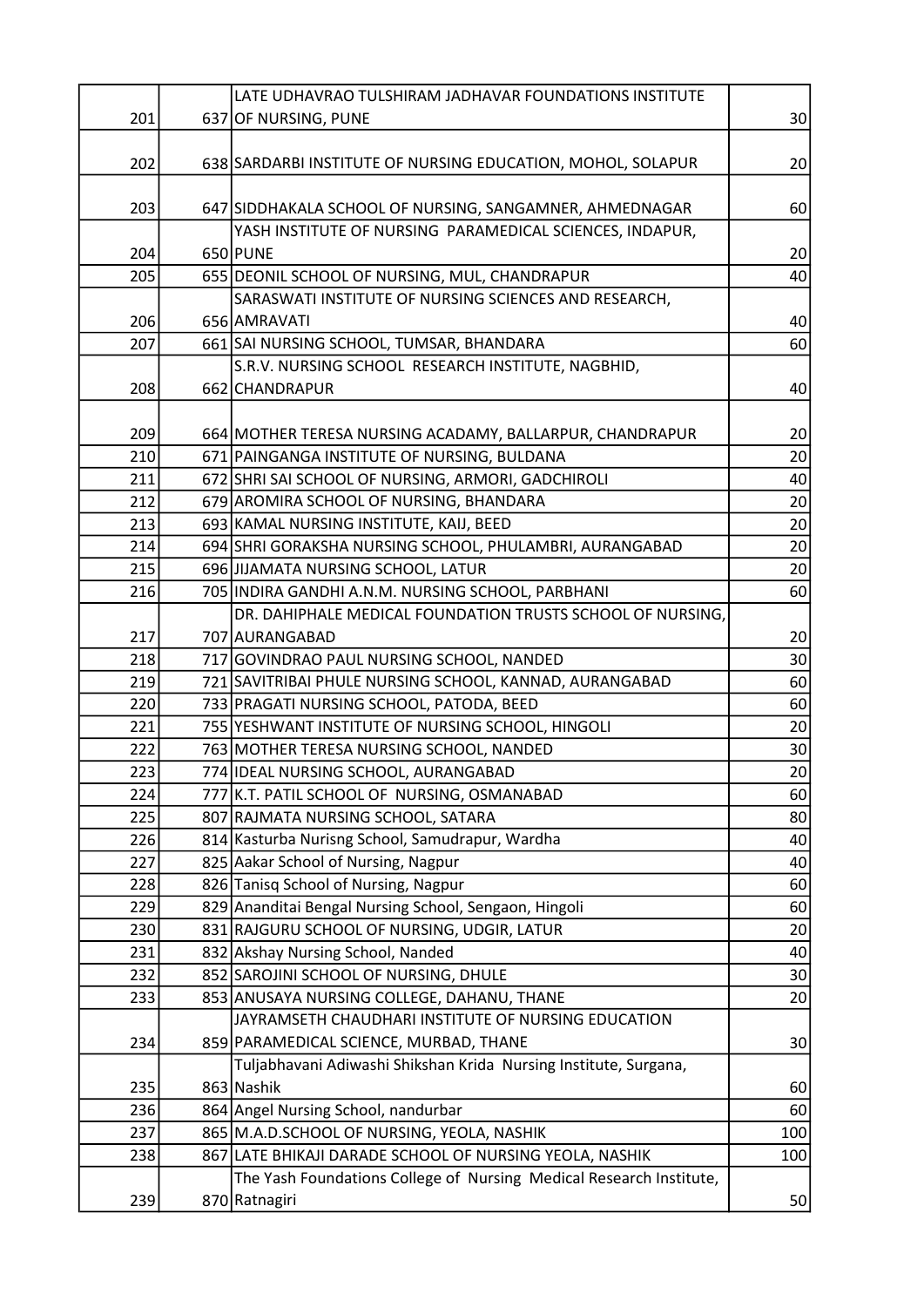| 240 | 871 JAGADAMBA SCHOOL OF NURSING YEOLA NASHIK                        | 100             |
|-----|---------------------------------------------------------------------|-----------------|
| 241 | 878 VIJAYA SCHOOL OF NURSING PARNER AHMEDNAGAR                      | 30              |
| 242 | 879 PIMPRI NURSING SCHOOL CHINCHWAD PUNE                            | 30              |
| 243 | 880 Praytna Nursing College, Ahmednagar                             | 40              |
| 244 | 884 Sant Eknath Institute of Nursing, Shevgaon, Ahmednagar          | 40              |
| 245 | 888 YASHWANT NURSING INSTITUTE, KODOLI PANHALA KOLHAPUR             | 60              |
| 246 | 889 Swami Samarth Nursing College, Kolpewadi, Ahmednagar            | 40              |
| 247 | 896 Jijamata Nursing School, Newasa, Ahmednagar                     | 20              |
| 248 | 898 Dhareshwar Institute of Nursing, Pune                           | 40              |
| 249 | 902 Vamanrao Ithape RGNM School, Sangamner, Ahmednagar              | 60              |
|     |                                                                     |                 |
| 250 | 903 Rajmata Jijau Shikshan Prasarak Mandal School of Nursing, Pune  | 20 <sup>°</sup> |
| 251 | 905 SNEHAL GNM INSTITUTE OF NURSING PUNE                            | 20              |
| 252 | 906 APEX NURSING SCHOOL KARVIR, KOLHAPUR                            | 20              |
| 253 | 919 VASANTPRABHA SCHOOL OF NURSING BULDHANA                         | 40              |
| 254 | 920 CENTRAL INDIA NURSING COLLEGE NAGPUR                            | 40              |
| 255 | 921 ONENESS SCHOOL OF NURSING BULDHANA                              | 20              |
| 256 | 923 St. Paul Nursing College, Ballarpur, Chandrapur                 | 60              |
| 257 | 924 Shree Sai School of Nursing, Umrer, Nagpur                      | 20              |
| 258 | 926 Late. Vijay Makhamale Institute of RGNM School, Buldhana        | 20              |
| 259 | 928 SAVITRIBAI FULE SCHOOL OF NURSING AKOLA                         | 60              |
| 260 | 929 Meerabai Kamble College of Nursing, Chandrapur                  | 50              |
| 261 | 930 Mother Teresa College of Nursing, Washim                        | 70              |
| 262 | 935 Spandan Nursing School, Pauni, Bhandara                         | 60              |
| 263 | 936 SAVITRIBAI PHULE INSTITUTE OF NURSING WASHIM                    | 30              |
| 264 | 937 RADHABAI BAHEKAR SCHOOL OF NURSING, GONDIA.                     | 20              |
| 265 | 939 District Hospital, Beed                                         | 60              |
|     |                                                                     |                 |
| 266 | 942 Aurangabad Training School of Nursing, Shivajinagar, Aurangabad | 60              |
|     |                                                                     |                 |
| 267 | 949 LATE DATTARAO HAIBATRAO THORAT NURSING SCHOOL HINGOLI           | 40              |
| 268 | 950 Arman Nursing School, Latur                                     | 20              |
| 269 | 954 SONI NURSING SCHOOL, LATUR                                      | 20              |
| 270 | 957 Dr. SHIVAJIRAO GHOGARE NURSING SCHOOL OSMANABAD                 | 40              |
| 271 | 958 AASTHA SCHOOL OF NURSING OSMANABAD                              | 20              |
| 272 | 959 NAVIN NURSING SCHOOL OSMANABAD                                  | 20              |
| 273 | 960 VEDANT RGNM NURSING SCHOOL, LATUR                               | 40              |
| 274 | 965 LOKSEVA NURSING SCHOOL, BEED                                    | 20              |
| 275 | 966 Sharada Institute of Nursing, Latur                             | 80              |
| 276 | 969 Sambhajirao Kendre Nursing School, Udgir, Latur                 | 20              |
| 277 | 970 Shivaprasad Nursing Institute, Mukhed, Nanded                   | 30              |
| 278 | 971 Marathwada Nursing School, Nanded                               | 20              |
| 279 | 973 FIORENCE SCHOOL OF NURSING, LATUR                               | 20              |
|     | LATE PRAMODJI MAHAJAN GNM SCHOOL OF NURSING, AMBAJOGAI.             |                 |
| 280 | 974 BEED                                                            | 50              |
|     | DR.B.B KHALADKAR GNM NURSING SCHOOL BORIPARDHI, DAUND               |                 |
| 281 | 975 PUNE                                                            | 60              |
| 282 | 978 RENUKA NURSING SCHOOL KAIJ BEED                                 | 30              |
| 283 | 982 RAJIV GANDHI RGNM NURSING SCHOOL UDGIR LATUR                    | 20              |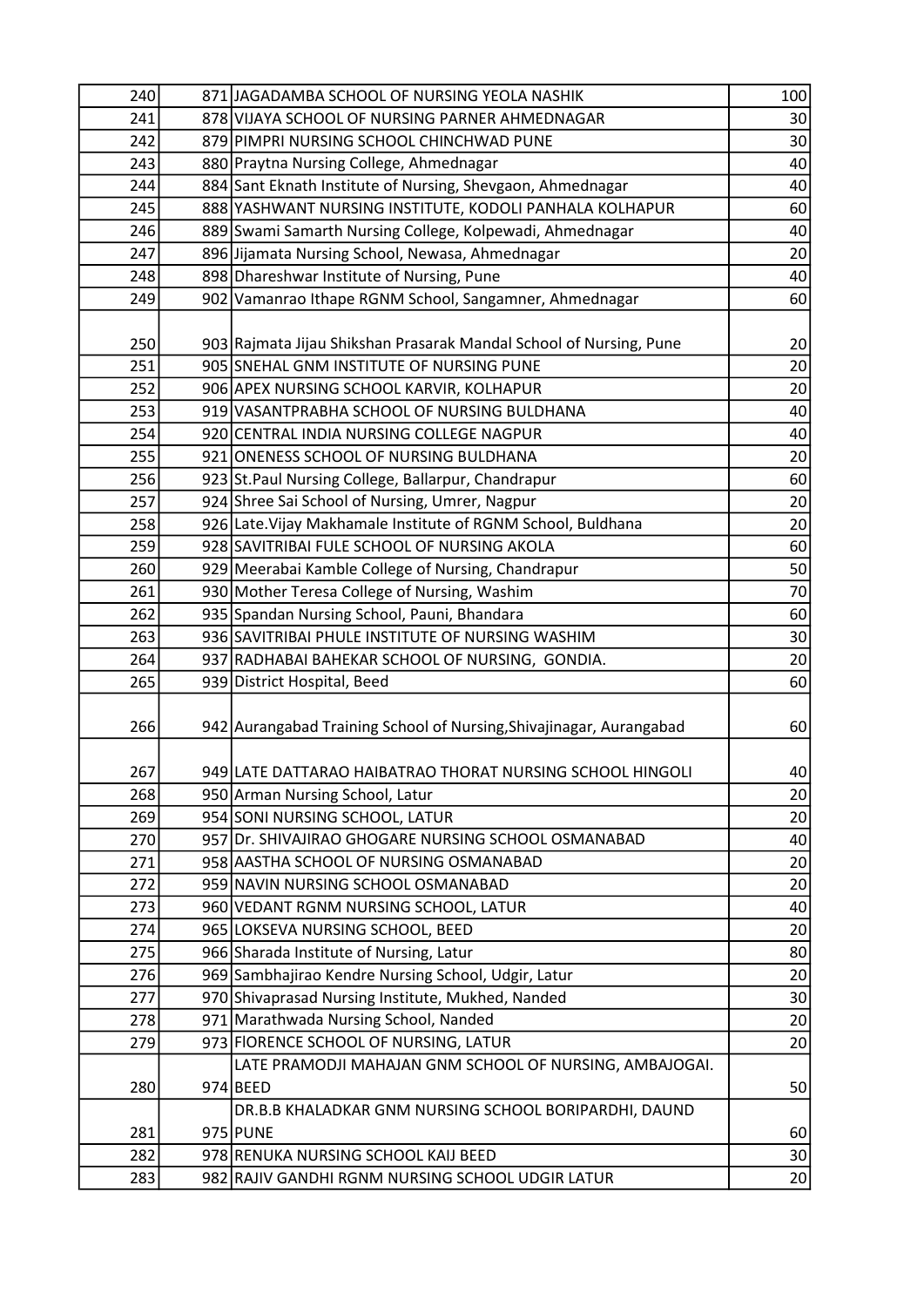| 284 | 983 DAGDOJIRAO PATIL RGNM NURSING SCHOOL HADGAON, NANDED                   | 20              |
|-----|----------------------------------------------------------------------------|-----------------|
| 285 | 985 KASTURABAI NURSING SCHOOL, UDGIR, LATUR                                | 60              |
|     |                                                                            |                 |
| 286 | 986 Late. Tulsabai Sapanrao Patil Institute of Nursing Education, Parbhani | 20 <sup>°</sup> |
| 287 | 988 Arjun School of Nursing, Jalna                                         | 20              |
| 288 | 990 JAI AMBE SCHOOL OF NURSING JALNA                                       | 30              |
| 289 | 993 GANGAA INSTITUTE OF MEDICAL SCIENCES, AMBAJOGAI, BEED                  | 20 <sup>°</sup> |
| 290 | 994 Mahatma Fule Nursing School, Akola                                     | 20              |
| 291 | 995 PADMAVATI NURSING SCHOOL, AURANGABAD                                   | 20 <sup>°</sup> |
| 292 | 996 OM NURSING SCHOOL, BEED                                                | 20              |
| 293 | 997 LATE PARVATIBAI BURDE NURSING SCHOOL CHAKUR LATUR                      | 20              |
| 294 | 998 APURVA NURSING INSTITUTE, PARBHANI                                     | 20              |
| 295 | 1010 AAISAHEB JAYABAI G.N.M NURSING, PATHRAI, NANDURBAR                    | 20              |
| 296 | 1020 ANGEL OF MERCY INSTITUTE OF NURSING SCIENCE, AKOLA                    | 40              |
| 297 | 1021 GENERAL HOSPITAL, PARBHANI                                            | 20              |
| 298 | 1025 K.T.S. GENERAL HOSPITAL, GONDIA                                       | 20              |
|     | SHRI GURURGOVIND SINGHJI MEMORIAL SCHOOL OF NURSING,                       |                 |
| 299 | 1042 ARDHAPUR, NANDED                                                      | 60              |
| 300 | 1048 PRAJAKATA NURSING SCHOOL, PARLI, BEED                                 | 20              |
| 301 | 1050 GENERAL HOSPITAL, WASHIM                                              | 10 <sup>1</sup> |
| 302 | 1082 Dr. Hedgewar College of Nursing, Garkheda, Aurangabad                 | 40              |
| 303 | 1087 Dr. Deepak Patil Nursing Institution, Panhala, Kolhapur               | 50              |
| 304 | 1094 S.R.T.R. Govt. Med. College Hospital, Ambejogai                       | 20 <sup>°</sup> |
| 305 | 1099 Training college of Nursing, general hospital malegaon nashik         | 20              |
| 306 | 1100 New Rajmata Jijau RGNM Nursing School                                 | 20              |
| 307 | 1101 GENERAL HOSPITAL, NANDURBAR                                           | 10 <sup>1</sup> |
| 308 | 1103 GENERAL HOSPITAL, HINGOLI                                             | 10 <sup>1</sup> |
| 309 | 1107 Shalinitai Meghe College of Nursing, Salod(Hirapur), Wardha           | 60              |
| 310 | 1108 Datta Meghe College of Nursing, Wandongari, Nagpur                    | 60              |
|     | Smt. Shalinitai Meghe College of Nursing & Hospital, Bhilewada,            |                 |
| 311 | 1109 Bhandara                                                              | 60              |
| 312 | 1110 Shri K.R.Pandav College of Nursing and Hospital, Nagpur               | 60              |
| 313 | 1111 DAGDOJIRAO PATIL NURSING SCHOOL, JALKOT, LATUR                        | 40              |
|     | TCN Shri Bhausaheb Hire Government Medical College & Sarvopachar           |                 |
| 314 | 1112 Rugnalaya, Dhule                                                      | 20 <sup>°</sup> |
| 315 | 1114 KSPM's Jijamata Nursing School, Latur                                 | 100             |
| 316 | 1116 Shivshakti Nursing Institute, Kota, Washim                            | 50              |
| 317 | 1117 Shantai Nursing School, Palghar                                       | 80              |
| 318 | 1118 Shree Samarth Nursing College, Balapur, Akola                         | 50              |
| 319 | 1119 Nandigram Nursing College, Nanded                                     | 50              |
| 320 | 1122 Kohinoor RGNM Nursing School, Latur                                   | 50              |
| 321 | 1123 Swami Vivekanand Institute of Nursing Latur                           | 40              |
| 322 | 1124 Rajmudra GNM Nursing School Nanded                                    | 50              |
| 323 | 1125 Sancheti Institute of Nursing Education                               | 60              |
| 324 | 1126 Chaitanya Nursing School Badnapur, Jalna                              | 60              |
| 325 | 1127 DNYANAI INSTITUTE OF NURSING SCHOOL Karegaon, PARBHANI                | 60              |
| 326 | 1128 G.M Institute of Nursing Jamanera                                     | 60              |
| 327 | 1134 SAMARTH NURSING SCHOOL, Mudkhed Nanded                                | 40              |
| 328 | 1135 Yash Institute of Nursing, Yavatmal                                   | 40              |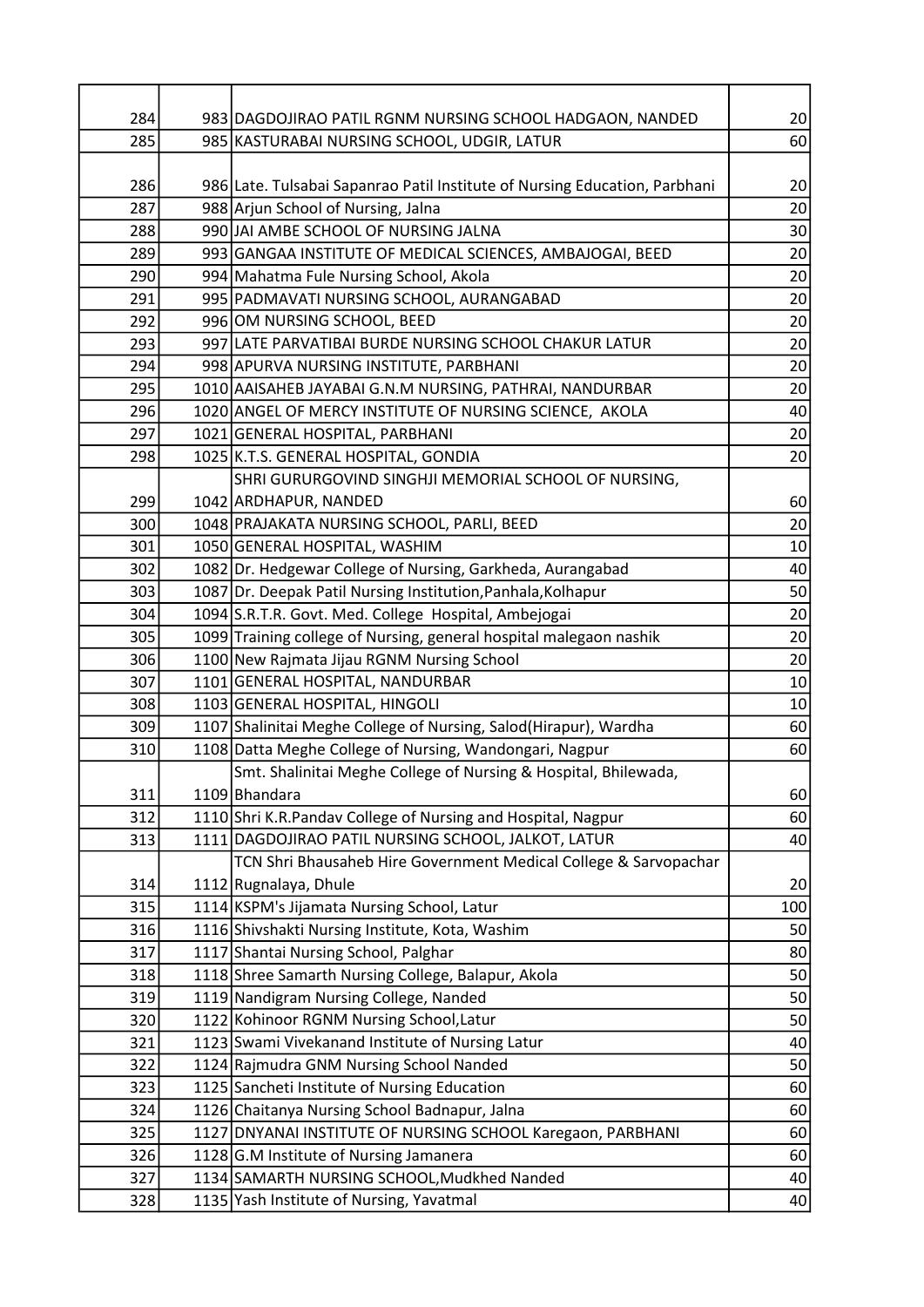| 329 | 1136 Mukundrav Phatak Nursing College, Jamsande              | 40              |
|-----|--------------------------------------------------------------|-----------------|
| 330 | 1137 INSTITUTE OF NURSING, WASHI, OSMANABAD                  | 20              |
|     | SAVITRIBAI PHULE RGNM NURSING COLLEGE, SHRIGONDA,            |                 |
| 331 | 1139 AHMEDNAGAR                                              | 20 <sup>°</sup> |
| 332 | 1140 MATOSHRI SCHOOL OF NURSING, EKLAHARE, NASIK             | 50              |
| 333 | 1141 RENUKA SCHOOL OF NURSING, KALAMB, OSMANABAD             | 40              |
| 334 | 1142 RENUKA SCHOOL OF NURSING, Ambajogai, OSMANABAD          | 50              |
| 335 | 1145 Med Pro College of Nursing, Nandanvan Nagpur            | 60              |
| 336 | 1146 Sai Institute Of G.N.M Nursing School, Nanded           | 40              |
| 337 | 1147 Bhagwant Nursing School, Moregoan Palghar               | 50              |
| 338 | 1148 Emerald School of Nursing, Pune                         | 30              |
| 339 | 1149 A.M.D Institute Of Nursing Jalna                        | 40              |
| 340 | 1150 Hirai Institute of Nursing Education, Karad             | 60              |
| 341 | 1151 Shri. Dr. Kolpe Nursing College, Kolpewadi              | 60              |
| 342 | 1152 Savitribai Fule G.N.M Nursing School, Gadchiroli        | 60              |
| 343 | 1153 Dayanand School of Nursing, Palghar                     | 40              |
| 344 | 1154 Sara School Of Nursing Taloja, Navi Mumbai              | 40              |
| 345 | 1155 Smt. Rajkamal Tidke Institute of Nursing Mouda, Nagpur  | 60              |
| 346 | 1156 Sahyadri Institute Of Nursing Education, Latur          | 60              |
|     |                                                              |                 |
| 347 | 1159 SAVITRIBAI PHULE NURSING SCHOOL GANGAPUR, AURANGABAD    | 60              |
| 348 | 1160 Dr. Rajendra Gode GNM Nursing School Segvan Buldhana    | 60              |
| 349 | 1161 Om Shanti Nursing College Jomala Bhokardan, Jalna       | 60              |
| 350 | 1162 Gurukul Nursing Institute, Daryapur Amravati            | 40              |
| 351 | 1163 ASHIRWAD NURSING SCHOOL OF GNM, SAKOLI BHANDARA         | 40              |
| 352 | 1165 ACQUARIOUS SCHOOL OF NURSING, KUDWA GONDIA              | 60              |
| 353 | 1166 SURYA NURSING COLLEGE GNM SANGAMNER, AHMEDNAGAR         | 60              |
| 354 | 1167 S.M.M.B.S SARASWATI NURSING SCHOOL, CHIKHALI BULDHANA   | 60              |
| 355 | 1170 MEDILINE INSTITUTE OF NURSING, KUSUMBA, JALGAON         | 40              |
| 356 | 1171 SAHYADRI NURSING COLLEGE, OSMANABAD                     | 60              |
| 357 | 1172 MOTHER KANCHAN NURSING INSTITUTE, BARSHI OSMANABAD      | 40              |
| 358 | 1174 SWAMI RAMDAS NURSING COLLEGE, BHALGAON AURANGABAD       | 60              |
| 359 | 1175 Mula Pravara Nursing School, Newasa Ahmednagar          | 60              |
| 360 | 1176 SAHARA GNM NURSING SCHOOL PARBHANI                      | 40              |
| 361 | 1177 RAJMATA JIJAU SCHOOL OF NURSING, KHARADI BAYPASS PUNE   | 60              |
| 362 | 1179 ELENA SCHOOL OF NURSING BRAMHAPURI, CHANDRAPUR          | 60              |
| 363 | 1180 JAI HIND COLLEGE OF NURSING JUNNER PUNE                 | 60              |
| 364 | 1181 RAJASHRI SHAHU COLLEGE OF NURSING, WASHIM               | 40              |
|     |                                                              |                 |
| 365 | 1182 SHRI. SARASWATI SCHOOL OF NURSING TONDAVALI, SINDHUDURG | 50              |
| 366 | 1183 MANMAD NURSING SCHOOL, NANDGAON, NASHIK                 | 60              |
| 367 | 1184 PRAJAPATI COLLEGE OF NURSING, KUDUS, PALGHAR            | 40              |
| 368 | 1185 INDIRA GANDHI NURSING COLLEGE GNM BASMAT, HINGOLI       | 60              |
| 369 | 1186 SHRIRAM INSTITUTE OF NURSING, PANIV                     | 60              |
| 370 | 1187 DSPM SCHOOL OF NURSING, BABHALGAON LATUR                | 60              |
|     | PANDIT DINDAYAL UPADHYAY NURSING SCHOOL, DHANEGAON           |                 |
| 371 | 1188 NANDED                                                  | 20              |
|     |                                                              |                 |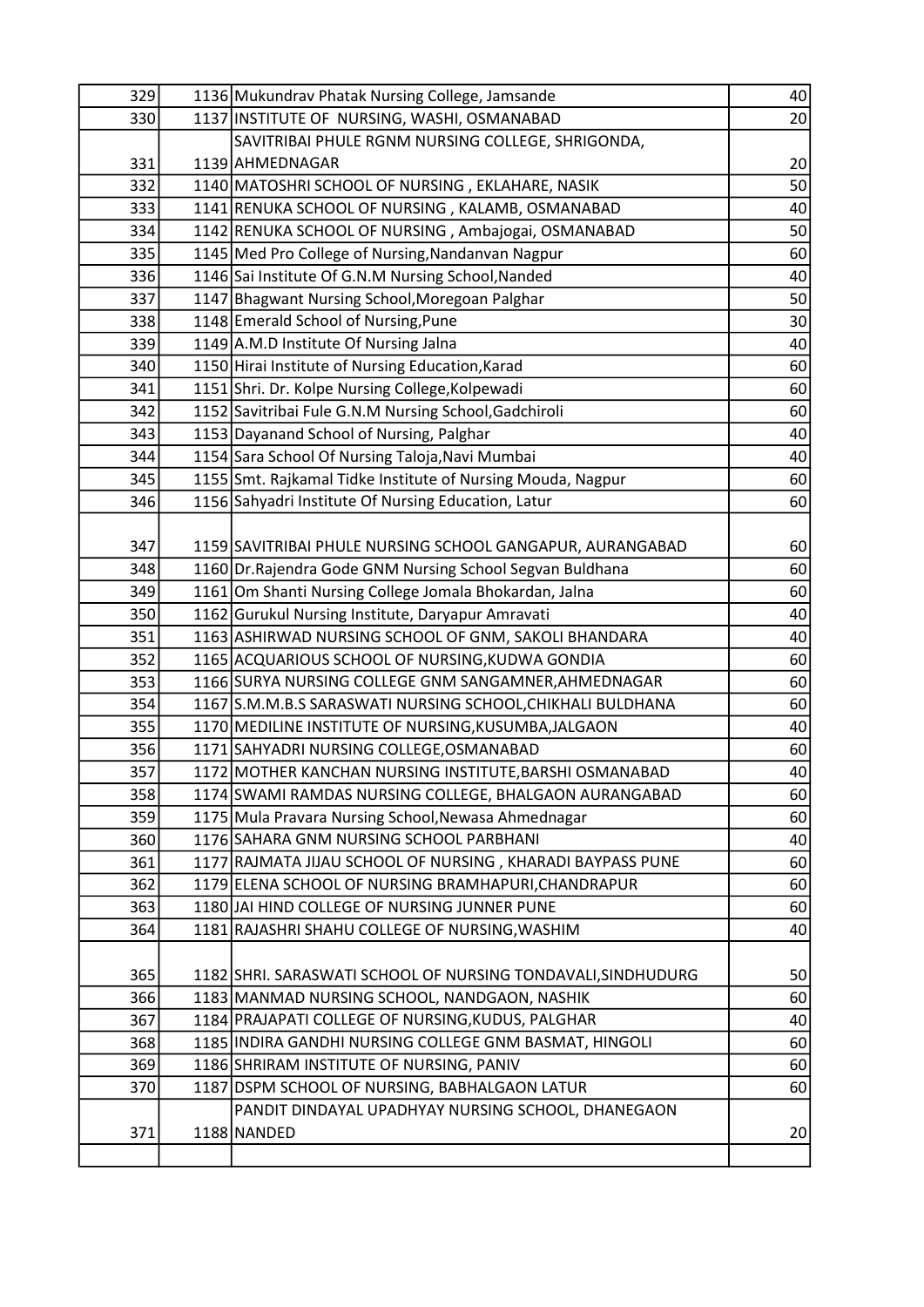| <b>ANM-Affiliated Institute list for Academic Year 2021-22</b> |           |                                                                                           |                 |  |
|----------------------------------------------------------------|-----------|-------------------------------------------------------------------------------------------|-----------------|--|
|                                                                | Institute |                                                                                           |                 |  |
| Sr.No                                                          | Code      | <b>Institute Name</b>                                                                     | Capacity        |  |
| 1                                                              |           | 1 CAMA ALBLESS HOSPITAL, MUMBAI                                                           | 20 <sup>°</sup> |  |
| 2                                                              |           | 2 AKI INSTITUTE OF NURSING, NAGPADA, MUMBAI                                               | 20              |  |
|                                                                |           | SMT. S. C. NANAVATI OF POLYTECHNIC SCHOOL OF NURSING,                                     |                 |  |
| 3                                                              |           | 3 MUMBAI                                                                                  | 40              |  |
| 4                                                              |           | 4 V. S. GENERAL HOSPITAL, THANE                                                           | 20              |  |
| 5                                                              |           | 5 WOMENS INDIA TRUST, PANVEL                                                              | 20              |  |
| 6                                                              |           | 6 GENERAL HOSPITAL, ALIBAG                                                                | 20              |  |
| 7                                                              |           | 7 GENERAL HOSPITAL, RATNAGIRI                                                             | 20              |  |
| 8                                                              |           | 8 GENERAL HOSPITAL, NASIK                                                                 | 20 <sup>°</sup> |  |
| 9                                                              |           | 9 GENERAL HOSPITAL, DHULE                                                                 | 20              |  |
| 10                                                             |           | 10 GENERAL HOSPITAL, JALGAON                                                              | 20 <sup>°</sup> |  |
| 11                                                             |           | 12 GANPATRAO ADKE INE. NASIK                                                              | 20              |  |
| 12                                                             |           | 13 NASIK MEDICO TRAINING COLLEGE OF NURSING, NASIK                                        | 40              |  |
| 13                                                             |           | 14 RAMRAJE SCH. NSG, RCON DAPOLI, RATNAGIRI                                               | 20              |  |
| 14                                                             |           | 16 NOOTAN SCHOOL OF NURSING, RAIGAD                                                       | 30              |  |
| 15                                                             |           | 17 RACHANA SCHOOL OF NURSING, NASHIK                                                      | 40              |  |
| 16                                                             |           | 18 S.N.D. SCHOOL OF NURSING, JES, YEOLA, NASIK                                            | 60              |  |
| 17                                                             |           | 19 K.D. GAVIT NURSING SCHOOL, PATHRAI, NANDURBAR                                          | 20              |  |
| 18                                                             |           | 22 RAJANI SMRUTI NSG SCH. DONDAICHA SHINDKHEDA DHULE                                      | 30 <sup>°</sup> |  |
| 19                                                             |           | 23 LIFE LINE HOSPITAL, PANVEL                                                             | 20              |  |
|                                                                |           |                                                                                           |                 |  |
| 20                                                             |           | 26 KALAVATI INSTITUTE OF NURSING EDUCATION, AIROLI NAVI MUMBAI                            | 40              |  |
| 21                                                             |           | 27 BHAGINI MANDAL SCHOOL OF NURSING, CHOPDA , JALGAON                                     | 25              |  |
|                                                                |           |                                                                                           |                 |  |
| 22                                                             |           | 29 PARKAR MEDICAL FOUNDATION SCHOOL OF NURSING, RATNAGIRI                                 | 20              |  |
| 23                                                             |           | 30 KARUNA SCHOOL OF NURSING, MANMAD, NASHIK                                               | 30              |  |
| 24                                                             |           | 31 KHANDESH NURISNG INSTITUTE, CHALISGAON, JALGAON                                        | 20              |  |
| 25                                                             |           | 33 NAMCO SCHOOL OF NURSING, NASIK                                                         | 30              |  |
| 26                                                             |           | 35 SHREE ANANT SMRUTI SCHOOL OF NURSING, KASAL                                            | 20              |  |
| 27                                                             |           | 36 IDEAL NURSING SCHOOL, KANKAVALI, SINDHUDURG                                            | 20              |  |
| 28                                                             |           | 37 VISHWASATTAYA SCHOOL OF NURSING, OZAR                                                  | 30              |  |
| 29                                                             |           | 38 NASHIK NURSING SCHOOL, NASHIK                                                          | 20              |  |
| 30                                                             |           | 39 GENERAL HOSPITAL, AHMEDNAGAR                                                           | 20              |  |
| 31                                                             |           | 40 GENERAL HOSPITAL, SATARA                                                               | 20              |  |
| 32                                                             |           | 41 C.P.R. GENERAL HOSPITAL, KOLHAPUR                                                      | 20              |  |
| 33                                                             |           | 42 DHANRAJGIRIJI HOSPITAL, SOLAPUR                                                        | 20              |  |
| 34                                                             |           | 45 SETH TARACHAND R.C.A. SCH. OF NSG HOSPITAL, PUNE                                       | 20              |  |
| 35                                                             |           | Maharashtra Arogya Mandal's Institute of Nursing<br>46 Education, Malwadi, Hadapsar, Pune |                 |  |
| 36                                                             |           | 47 JANASEVA FOUNDATION SCH. OF NSG, PUNE                                                  | 40<br>30        |  |
| 37                                                             |           | 48 F.J.F.M. HOSPITAL SCH OF NSG, NEWASA, DISTAHMEDNAGAR                                   | 30              |  |
| 38                                                             |           | 51 KRANTI SCHOOL OF NURSING AHMEDNAGAR                                                    | 20              |  |
| 39                                                             |           | 53 DR. J. J. MAGDUM SON, SHIROL, KOLHAPUR                                                 | 20              |  |
|                                                                |           | BHAKTI MEDICAL FOUNDATION SCHOOL OF NURSING, SOLAPUR,                                     |                 |  |
| 40                                                             |           | 56 PANDHARPUR                                                                             | 20              |  |
|                                                                |           |                                                                                           |                 |  |
| 41                                                             |           | 57 SAHAKARMAHARSHI VISHNUANNA PATIL NURSING SCHOOL, SANGLI                                | 20              |  |
|                                                                |           |                                                                                           |                 |  |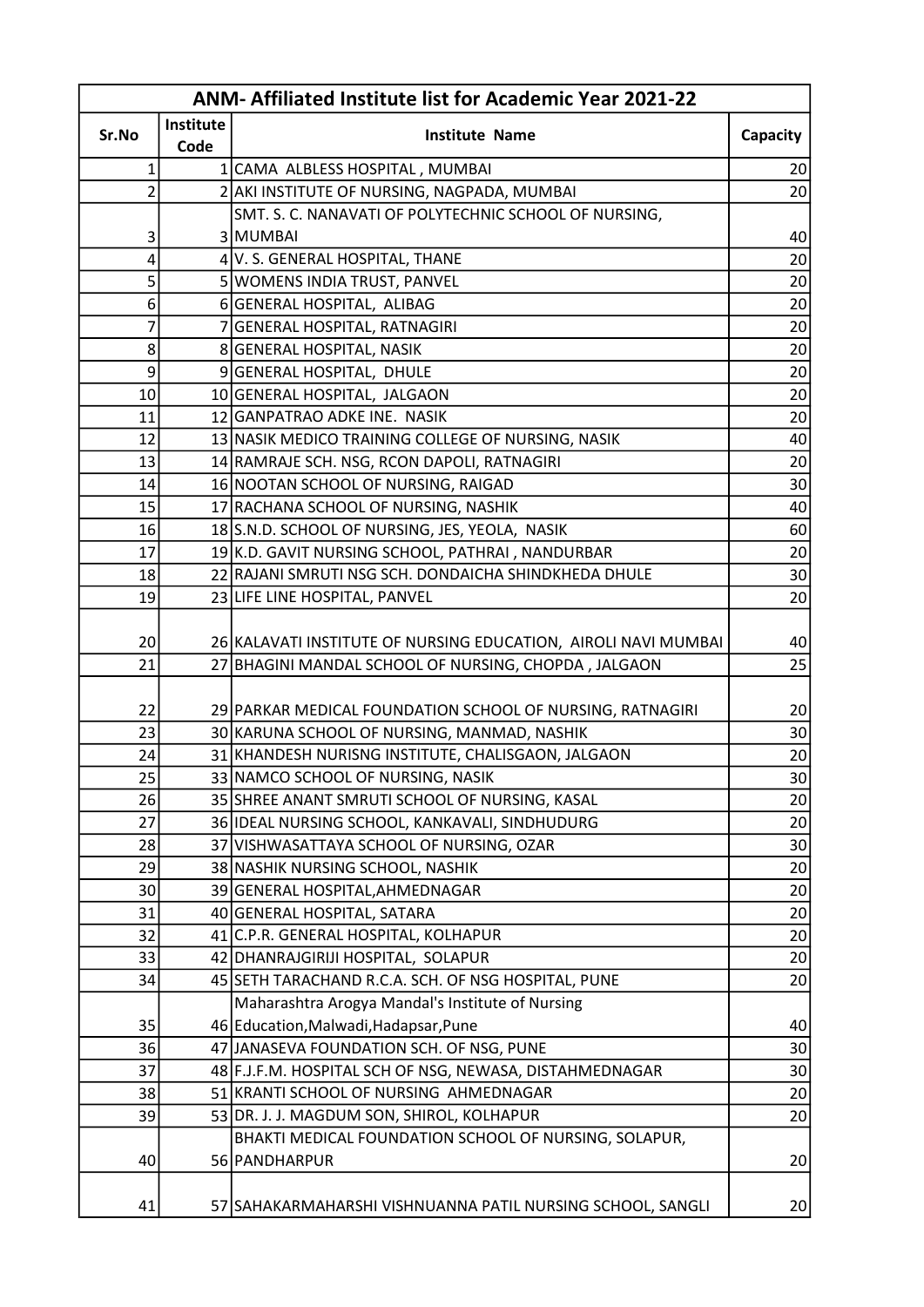| 42 | 58 DESAI CHARITABLE TRUST TAL. MIRAJ, SANGLI                  | 30              |
|----|---------------------------------------------------------------|-----------------|
|    |                                                               |                 |
| 43 | 59 WESTERN MAHARASHTRA SCHOOL OF NURSING, TILWANI, KOLHAPUR   | 20              |
| 44 | 60 ABHINAV SCH NSG. WALAWA SANGLI                             | 30 <sup>°</sup> |
| 45 | 62 Sevadham Trust A.S.M.T. SON, MAVAL, PUNE,                  | 20              |
|    |                                                               |                 |
| 46 | 64 SHIVAJI SHIKSHAN PRASARAK MANDALS, SON, BARSHI, SOLAPUR    | 30 <sup>°</sup> |
| 47 | 65 ANAND MEDICAL FOUNDATION, SON, KURULI, KHED, PUNE          | 20              |
| 48 | 66 KAMAL INSTITUTE OF NURSING EDUCATION, JATH, SANGLI         | 20              |
|    |                                                               |                 |
| 49 | 67 VIJAY GANGA RURAL, MED RES FOUNDATION, SON, AHMEDNAGAR     | 20 <sup>°</sup> |
| 50 | 68 SANT DNYANESHWAR MED EDUS, SCHOOL OF NURSING, PUNE         | 20              |
| 51 | 70 HON.R.R.PATIL INSTITUTE OF NSG EDUCATION, SANGLI           | 30              |
| 52 | 71 KRANTIAGRANI G.D.BAPU LAD SCH OF NS, SANGLI                | 20              |
| 53 | 72 UMA INST. OF NURSING EDUCATION, SANGLI                     | 20              |
| 54 | 73 SEVA NURSING SCHOOL, AHMEDNAGAR                            | 35              |
| 55 | 74 KEDARI REDEKAR NURSING SCHOOL, GADHINGLAJ, KOLHAPUR        | 30              |
| 56 | 75 SHRI MARKANDEY SOLAPUR SAHAKARI RUGNALAYA, SOLAPUR         | 20              |
| 57 | 76 MEERA NURSING SCHOOL, SASWAD, PUNE                         | 30              |
| 58 | 77 INDIRA GANDHI NSG, COLLEGE, PARNER, AHMEDNAGAR             | 20              |
|    | SANT GAJANAN MAHARAJ, SCHOOL OF NURSING, GADHINGLAJ,          |                 |
| 59 | 78 KOLHAPUR                                                   | 20 <sup>°</sup> |
| 60 | 82 KULLOLLI CH. TRUSTS, SCHOOL OF NURSING, MIRAJ, SANGLI      | 30 <sup>°</sup> |
| 61 | 83 MAHALAXMI NURSING INSTITUTE, KOLHAPUR                      | 20              |
|    | SMT. INDUMATI RAMCHANDRA DESHMUKH SCHOOL OF NURSING,          |                 |
| 62 | 84 KHATAV, SATARA                                             | 20              |
| 63 | 89 Y.D. MANE SCHOOL OF NURSING, KAGAL, KOLHAPUR               | 30              |
|    | PHALTAN EDUCATION SOCIETY, SCHOOL OF NURSING, PHALTAN         |                 |
| 64 | 90 SATARA                                                     | 20              |
|    |                                                               |                 |
| 65 | 91 KANISHKA CHARITABLE TRUSTS, SCHOOL OF NURSING, SATARA      | 20              |
| 66 | 92 ADHAAR NURSING SCHOOL, AJRA KOLHAPUR                       | 20              |
|    | KAI. BALWANTRAO HANUMANTRAO PATIL SHIKSHAN PRASARAK           |                 |
| 67 | 93 MANDAL, KARVIR, KOLHAPUR                                   | 20 <sub>2</sub> |
| 68 | 94 PRAVARA MEDICAL TRUST, SON, SHEVGAON, AHMEDNAGAR           | 40              |
|    | SARASWATI GAIKWAD NURSING SCHOOL, KOTOLI, PANHALA,            |                 |
| 69 | 96 KOLHAPUR                                                   | 20              |
|    |                                                               |                 |
| 70 | 98 NITYASEVA HOSPITAL NURSING SCHOOL, SHEVGAON, AHMEDNAGAR    | 30              |
|    |                                                               |                 |
| 71 | 101 FLORENCE NIGHTINGALE TRAINING COLLEGE OF NURSING, WARDHA. | 60              |
| 72 | 103 MAHAL MATERNITY HOM, SON, NAGPUR                          | 15              |
| 73 | 105 GENERAL HOSPITAL, WARDHA                                  | 20              |
| 74 | 106 DAGA MEMORIAL HOSPITAL, NAGPUR                            | 20              |
| 75 | 107 DIST.HOSPITAL FOR WOMEN, AMRAVATI                         | 20              |
| 76 | 108 DIST.HOSPITAL FOR WOMEN, AKOLA                            | 20              |
| 77 | 109 GENERAL HOSPITAL, CHANDRAPUR                              | 20              |
| 78 | 110 GENERAL HOSPITAL, YAVATMAL                                | 30              |
| 79 | 111 GENERAL HOSPITAL, BULDANA                                 | 20              |
| 80 | 112 GENERAL HOSPITAL, BHANDARA                                | 20              |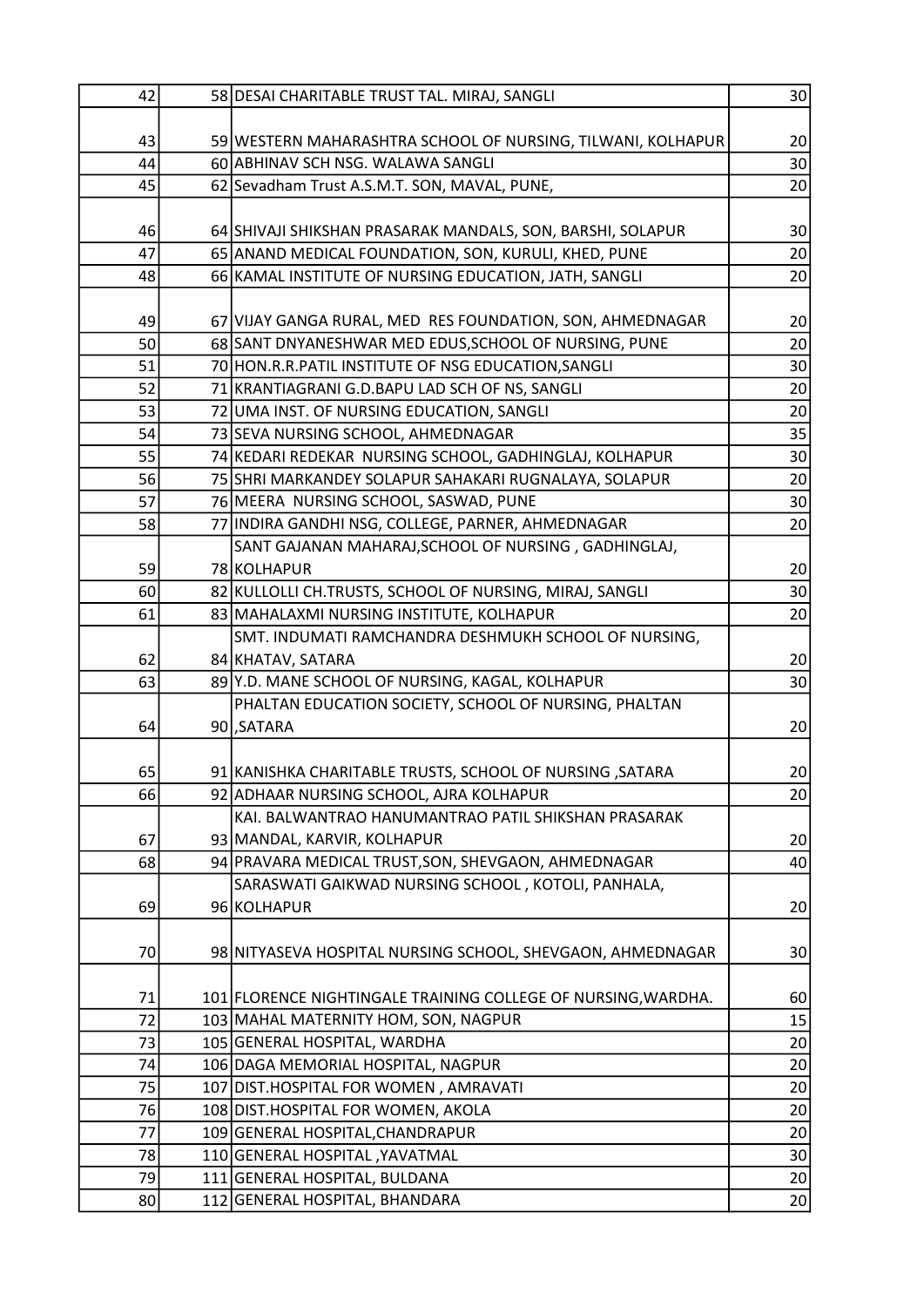| 81  | 113 GENERAL HOSPITAL GADCHIROLI                               | 20              |
|-----|---------------------------------------------------------------|-----------------|
|     | SWAMI VIVEKANAND MED MISSION, PARSODI, SON, KHAPRI,           |                 |
| 82  | 114 NAGPUR                                                    | 20              |
| 83  | 115 HELEN ROSE SCHOOL OF NURSING UMRI, YAVATMAL               | 20              |
| 84  | 116 MAA GAYATRI SCHOOL OF NURSING, ACHALPUR, AMRAVATI         | 20              |
|     |                                                               |                 |
| 85  | 117 BHARTIYA MAHILA VIKAS NURSING SCHOOL, RAMNAGAR, WARDHA    | 30 <sup>°</sup> |
| 86  | 118 INSTITUTE OF NURSING EDUCATION & RESEARCH, AKOLA          | 30              |
|     |                                                               |                 |
| 87  | 119 SUMITRABAI THAKARE TRAINING COLLEGE OF NURSING, YAVATMAL  | 30              |
| 88  | 120 DR. DALVI MEMORIAL HOSPITAL, SON, NAGPUR                  | 40              |
| 89  | 121 RIGHT VALUE INSTITUTE OF NURSING, NAGPUR                  | 20              |
| 90  | 122 NATIONAL SCHOOL OF NURSING, AKOLA                         | 30 <sup>°</sup> |
| 91  | 123 TIRPUDE NURSING TRAINING SCHOOL, NAGPUR                   | 40              |
| 92  | 124 MAA GANGA NURSING SCHOOL, WASHIM                          | 20              |
| 93  | 125 PADOLE NURSING SCHOOL, YAVATMAL                           | 20 <sup>°</sup> |
| 94  | 129 ANURADHA NURSING SCHOOL, CHIKHALI                         | 30              |
|     |                                                               |                 |
| 95  | 130 KALYAN INSTITUTE OF NURSING EDUCATION, RAJURA, CHANDRAPUR | 30              |
| 96  | 131 PRABHADEVI NURSING SCHOOL, CHANDRAPUR                     | 40              |
| 97  | 134 TULSHIRAMJI SHEBE SCHOOL OF NURSING, PUSAD, YAVATMAL      | 30              |
| 98  | 136 MUNGASAJI MAHARAJ NURSING SCHOOL, YAVATMAL                | 60              |
|     |                                                               |                 |
| 99  | 137 MUNGASAJI MAHARAJ NURSING SCHOOL, DHARWA, YAVATMAL        | 60              |
|     | DR. ARCHANATAI GADE PATIL SCHOOL OF NURSING LOHARA            |                 |
| 100 | 138 YAVATMAL                                                  | 35              |
| 101 | 139 SHRI RADHASWAMI NURSING SCHOOL, WARDHA                    | 13              |
| 102 | 140 JANATA NURSING SCHOOL, HINGANGHAT, WARDHA                 | 20              |
| 103 | 141 KALYANI NURSING SCHOOL, NAGPUR                            | 20 <sup>°</sup> |
| 104 | 142 RENUKA NURSING SCHOOL, HINGANA, NAGPUR                    | 20              |
| 105 | 144 SUJATA SCHOOL OF NURSING, AMRAVATI                        | 30              |
| 106 | 146 DR. PANJABRAO DESHMUKH INST. OF NSG. AMRAVATI             | 30              |
| 107 | 148 MAHATMA PHULE INSTITUTE OF NURSING, AKOLA                 | 60              |
| 108 | 149 SHALOM SCHOOL OF NURSING, WARDHA                          | 40              |
| 109 | 151 KASABAI SCHOOL OF NURSING, SEVAGRAM, WARDHA               | 20              |
|     | INDIRA BAHU. SHIKSHAN SANSTHS, SCHOOL OF NURSING, SAGWAN,     |                 |
| 110 | 152 BULDHANA                                                  | 20 <sup>°</sup> |
|     | INDIRA BAHU SHIKSHAN SANSTHS, SCHOOL OF NURSING, BELAD        |                 |
| 111 | 153 MALKAPUR                                                  | 20 <sub>2</sub> |
| 112 | 155 SHARDA NURSING SCHOOL, KHAPA TUMSAR, BHANDARA             | 20              |
|     |                                                               |                 |
| 113 | 158 SHRI GURU GOVINDSINGHJI MEMORIAL HOSPITAL, SON, NANDED    | 20              |
| 114 | 159 SMT. PRAMILATAI BHALERAO SCHOOL OF NURSING, Nanded        | 30              |
| 115 | 161 GENERAL HOSPITAL, SON, OSMANABAD                          | 20              |
| 116 | 168 SHRI DHANESHWARI MANAV VIKAS MANDAL, AURANGABAD           | 20              |
| 117 | 169 SHRI SAI INSTITUE OF NURSING, JALNA                       | 20              |
| 118 | 170 MAULI INSTITUTE OF NURSING, PARBHANI                      | 20              |
| 119 | 174 INDIRA GANDHI NURSING SCHOOL, LATUR                       | 30              |
| 120 | 199 MANAV SADHAN VIKAS SANSTHA, SON, KUDAL, SINDHUDURG        | 40              |
| 121 | 201 INSTITUTE OF NURSING EDUCATION, DOMBIVALI                 | 20              |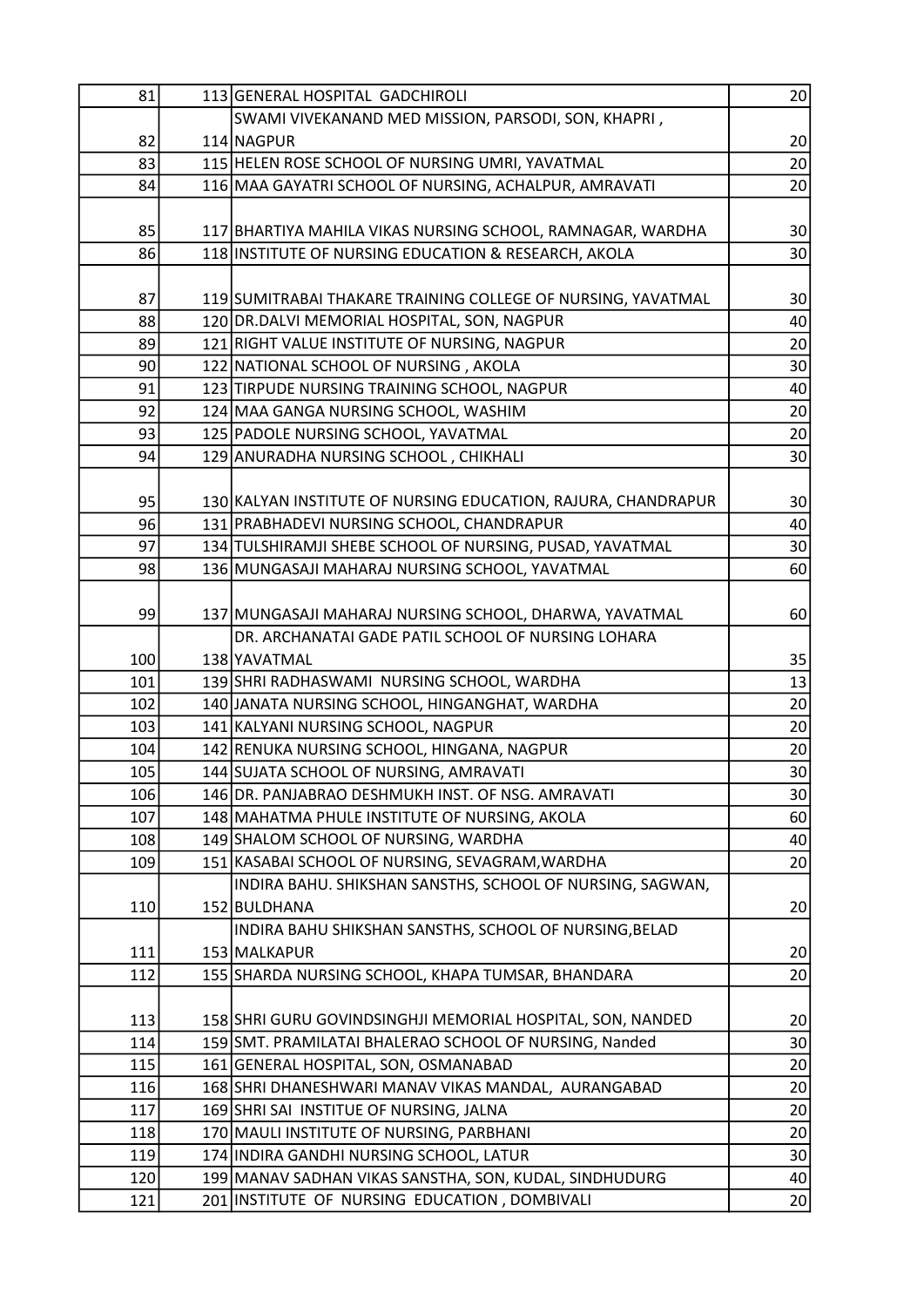| 122 | 206 SAHYADRI SEVA SANSTHA, INSTITUTE OF NURSING, NASIK      | 20              |
|-----|-------------------------------------------------------------|-----------------|
| 123 | 208 PRABHAKAR PATIL INSTITUTE OF NURSING EDUCATION, PEN     | 20              |
|     | Maharshi Karve Stree Shikshan Samstha SMT BAKUL TAMBAT      |                 |
| 124 | 221 INSTITUTE OF NURSING EDUCATION, KARVE NAGAR PUNE        | 30 <sup>°</sup> |
|     |                                                             |                 |
| 125 | 226 DWARIKA SANGAMNER INSTITUTE OF NURSING EDUCATION, PUNE  | 20              |
|     | LOKNETE RAJARAMBAPU PATIL, TRG. COLL. OF NURSING, ISLAMPUR, |                 |
| 126 | 228 WALWA, SANGLI                                           | 20              |
|     | KASEGAON EDUCATION SOCIETY, SCHOOL OF NURSING, ISLAMPUR,    |                 |
| 127 | 230 SANGLI                                                  | 20 <sup>°</sup> |
|     | C Y DANGAT PATIL SHIKSHAN AND KRIDA MANDAL, SCHOOL OF       |                 |
| 128 | 231 NURSING, PUNE                                           | 20              |
| 129 | 232 GIRIRAJ SCHOOL OF NURSING, BARAMATI                     | 50              |
|     | LATE NARAYANDAS BHAWANGDAS CHHABADA TRAINING COLLEGE OF     |                 |
| 130 | 233 NURSING, SATARA                                         | 20              |
| 131 | 239 SUSHRUSHA NURSING SCHOOL, DAUND, PUNE                   | 30              |
|     |                                                             |                 |
| 132 | 241 SAHARA INSTITUTE OF NURSING EDUCATION, AKLUJ, SOLAPUR   | 20 <sup>°</sup> |
| 133 | 251 SURETECH COLLEGE OF NURSING, NAGPUR                     | 30 <sup>2</sup> |
| 134 | 253 DR. SALVE NURSING INSTITUTE COLLEGE, GADCHIROLI         | 30 <sup>2</sup> |
|     |                                                             |                 |
| 135 | 256 PRUTHVIRAJ DESHMUKH NURSING INSTITUTE, LOHARA, YAVATMAL | 20              |
|     | MAHATMA GANDHI MISSION INSTITUTE OF NURSING EDUCATION,      |                 |
| 136 | 259 AURANGABAD                                              | 20              |
| 137 | 262 GENERAL HOSPITAL, LATUR                                 | 20              |
| 138 | 266 ARNEJA INSTITUTE OF NURSING SCIENCES, NAGPUR            | 20              |
| 139 | 267 ASHARAM SCHOOL OF NURSING, NAGPUR                       | 20              |
| 140 | 270 SHAKUNTALA INSTITUTE OF NURSING EDUCATION, SATARA       | 20              |
| 141 | 271 INDIRA GANDHI NURSING SCHOOL, OSMANABAD                 | 20              |
| 142 | 272 SAU. JEBELINA NURSING SCHOOL, GARGOTI, KOLHAPUR         | 20              |
| 143 | 273 INDIRA GANDHI NURSING SCHOOL, MUKHED, NANDED            | 20              |
|     | UTTAMRAO UMAK MEMORIAL NURSING SCHOOL, ANJANGAON,           |                 |
| 144 | 274 AMRAVATI                                                | 20 <sup>°</sup> |
| 145 | 275 KAMLABAI UMAK NURSING SCHOOL, AMRAVATI                  | 20              |
|     | LAXMANRAO UMAK MEMORIAL NURSING SCHOOL, BADNERA,            |                 |
| 146 | 276 AMRAVATI                                                | 20 <sub>2</sub> |
| 147 | 278 PARVATIBAI MHASKE INSTITUTE OF NURSING, AHMEDNAGAR      | 20              |
| 148 | 279 LOTUS NURSING INSTITUTE, NANDED                         | 20              |
|     | MATRU SEVA SANGH NURSING SCHOOL, SITABULDI, MATERNITY       |                 |
| 149 | 280 HOME NAGPUR                                             | 40              |
| 150 | 281 SAMARTH INSTITUTE OF NURSING EDUCATION, DERVAN          | 20              |
|     | MAHARASHTRA HOMOEOPATHIC FOUNDATIONS SCHOOL OF              |                 |
| 151 | 282 NURSING, PATHAR, AHMEDNAGAR                             | 20              |
| 152 | 283 VASANTRAO NAIK SHIKSHAN PRASARAK MANDAL, JALNA          | 20              |
| 153 | 284 ADARSH NURSING SCHOOL, VITA, SANGLI                     | 20              |
| 154 | 286 MATA GIRIJA SCHOOL OF NURSING, AURANGABAD.              | 20              |
|     |                                                             |                 |
| 155 | 287 KURUNDWAD INST. OF NURSING EDUCATION, SHIROL, KOLHAPUR  | 20              |
| 156 | 289 RADHIKA NURSING SCHOOL, AKOLA                           | 20              |
| 157 | 290 MATOSHRI NURSING SCHOOL, PARBHANI                       | 20              |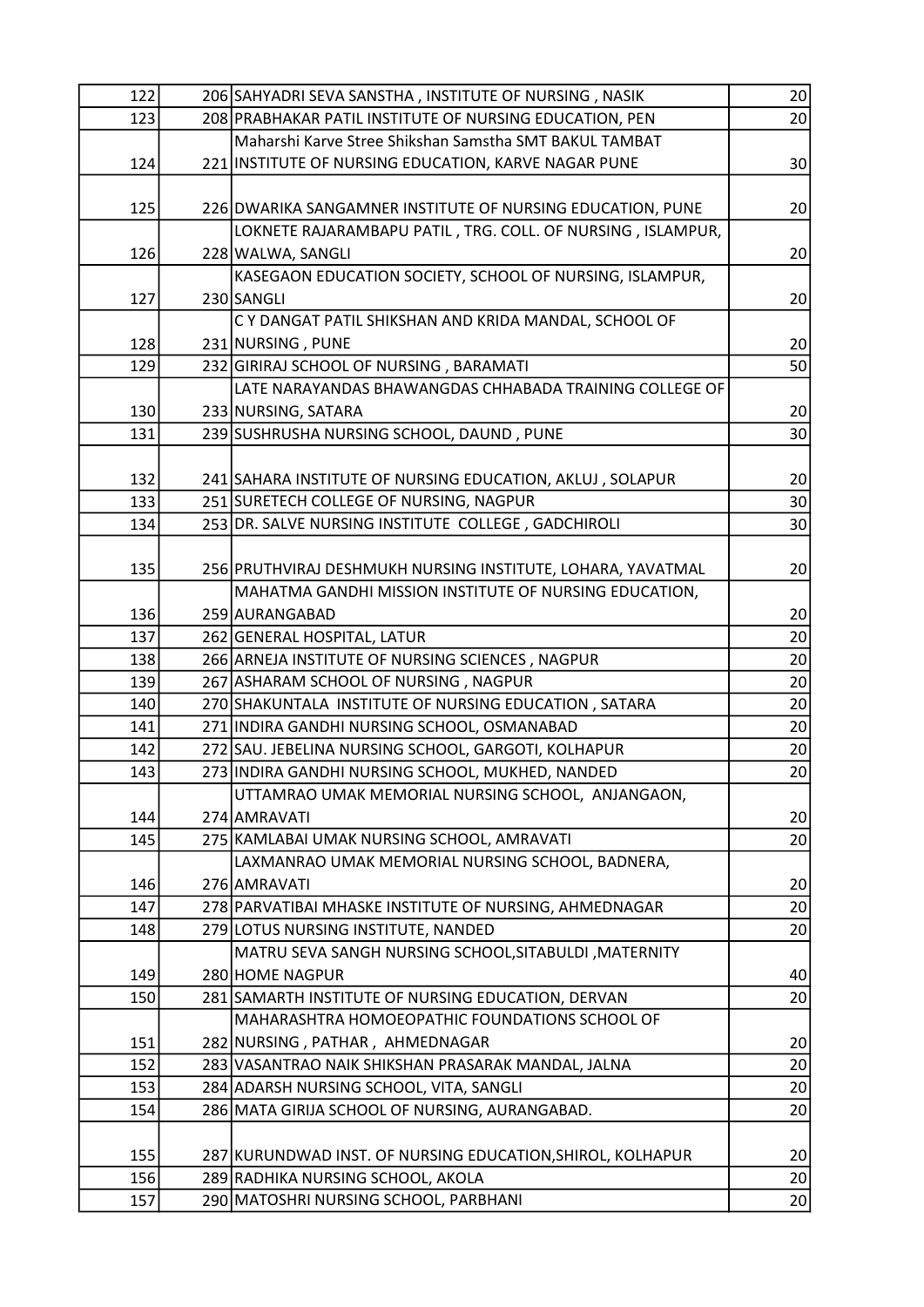| 158 | 294 HUTATMA INSTITUTE OF NURSING, WALWA, SANGLI              | 20              |
|-----|--------------------------------------------------------------|-----------------|
| 159 | 296 BINIT NURSING INSTITUTE, SOLAPUR                         | 20              |
|     |                                                              |                 |
| 160 | 297 NANDA AAI BAHU. NURSING TRAINING CENTRE, DEOPUR, DHULE   | 20              |
| 161 | 299 ANGLE OF MERCY INSTITUTE OF NURSING SCIENCE, AKOLA       | 20              |
| 162 | 301 PUKHRAJ NAGRAJ RANKA SCHOOL OF NURSING, PUNE             | 20              |
| 163 | 303 APARNA INST. OF NURSING EDUCATION, KARAD                 | 20              |
|     |                                                              |                 |
| 164 | 304 DR. G. A. GAIKWAD INSTITUTE OF NURSING, DEGLOOR, NANDED  | 20              |
| 165 | 305 CREATIVE NURSING SCHOOL, GADHINGLAJ, KOLHAPUR            | 20              |
| 166 | 306 SANJEEVAN MEDICAL COLLEGE OF NURSING, SATARA             | 30              |
|     | WAMANRAO ITHAPE NURSING COLLEGE, SANGAMNER,                  |                 |
| 167 | 307 AHMEDNAGAR                                               | 30              |
| 168 | 308 YASHWANT NURSING SCHOOL, ASHTI, BEED                     | 20              |
| 169 | 309 SHREE SWAMI NARAYAN NURSING INSTITUE, NASIK              | 40              |
| 170 | 310 S.S.P.M. NURSING COLLEGE, ASHTI, BEED                    | 20              |
| 171 | 311 SAKOLKAR NURSING SCHOOL, AURANGABAD                      | 20              |
| 172 | 312 GENERAL HOSPITAL, AUNDH, PUNE                            | 20              |
| 173 | 313 DR. T. M. DHONDE SCHOOL OF NURSING, ASHTI, BEED          | 30 <sup>°</sup> |
| 174 | 314 NEW NURSING SCHOOL, BEED                                 | 20              |
|     | JEEVAN JYOT AROGYA SHIKSHAN SANSTHA, SCHOOL OF NURSING,      |                 |
| 175 | 316 OSMANABAD                                                | 20              |
| 176 | 317 TEJASWINI NURSING SCHOOL, JUNNAR, PUNE                   | 20              |
| 177 | 318 SHARDABAI PAWAR INSTITUTE OF NURSING, PUNE               | 40              |
| 178 | 323 GODAVARI COLLEGE OF NURSING, JALGAON                     | 30 <sup>°</sup> |
| 179 | 325 MATOSHRI SCHOOL OF A.N.M. NURSING, EKLAHARE, NASIK       | 60              |
| 180 | 326 BHAKTI VEDANT SCHOOL OF NURSING, AMRAVATI                | 20              |
| 181 | 327 MANSI COLLEGE OF NURSING, WASHIM                         | 20              |
|     |                                                              |                 |
| 182 | 328 EKVIRA DEVI EDUCATION SOCIETY, SCHOOL OF NURSING, WARDHA | 20              |
| 183 | 329 MOTHER TERESA NURSING INSTITUTE, NAGPUR                  | 20              |
|     |                                                              |                 |
| 184 | 330 MATOSHRI SCHOOL OF A.N.M. NURSING, BABULGAON, NASIK      | 60              |
| 185 | 331 SARASWATI NURSING SCHOOL GUNJKHEDA WARDHA                | 60              |
| 186 | 332 RAMKRISHANA NURSING SCHOOL, SILLOD, AURANGABAD           | 20              |
| 187 | 333 FLORENCE NIGHTINGLE NURSING SCHOOL, AMRAVATI             | 30              |
| 188 | 334 EKVIRA SCHOOL OF NURSING, DARYAPUR, AMRAVATI             | 20              |
| 189 | 335 G.B .PATIL SCHOOL OF NURSING, UDGIR, LATUR               | 20              |
| 190 | 336 SHRI BHAGWAN NURSING SCHOOL, LATUR                       | 20              |
| 191 | 341 M.J. PAWADE NURSING SCHOOL, WARUD, AMRAVATI              | 20              |
| 192 | 342 SAI NURSING INSTITUTE, RAHATA, AHMEDNAGAR                | 20              |
|     | MADHUKARRAO MAHAKALKAR NURSING SCHOOL, DIGHORI,              |                 |
| 193 | 343 NAGPUR                                                   | 30              |
| 194 | 349 HALO NURSING SCHOOL, ANADUR, TULJAPUR                    | 20              |
| 195 | 350 RAJSHREE SCHOOL OF NURSING, MEHKAR, BULDANA              | 20              |
| 196 | 352 M.E.S SCHOOL OF NURSING KHED RATNAGIRI                   | 30              |
| 197 | 353 YASHWANT NURSING TRAINING SCHOOL, AHMADPUR, LATUR        | 20              |
|     | SAHAKAR MAHARSHI TATYASHEB KORE NURSING SCHOOL,              |                 |
| 198 | 355 HATKANGALE, KOLHAPUR                                     | 20              |
| 199 | 356 NAVJEEVAN CHARITABLE TRUST, LATUR                        | 20 <sup>°</sup> |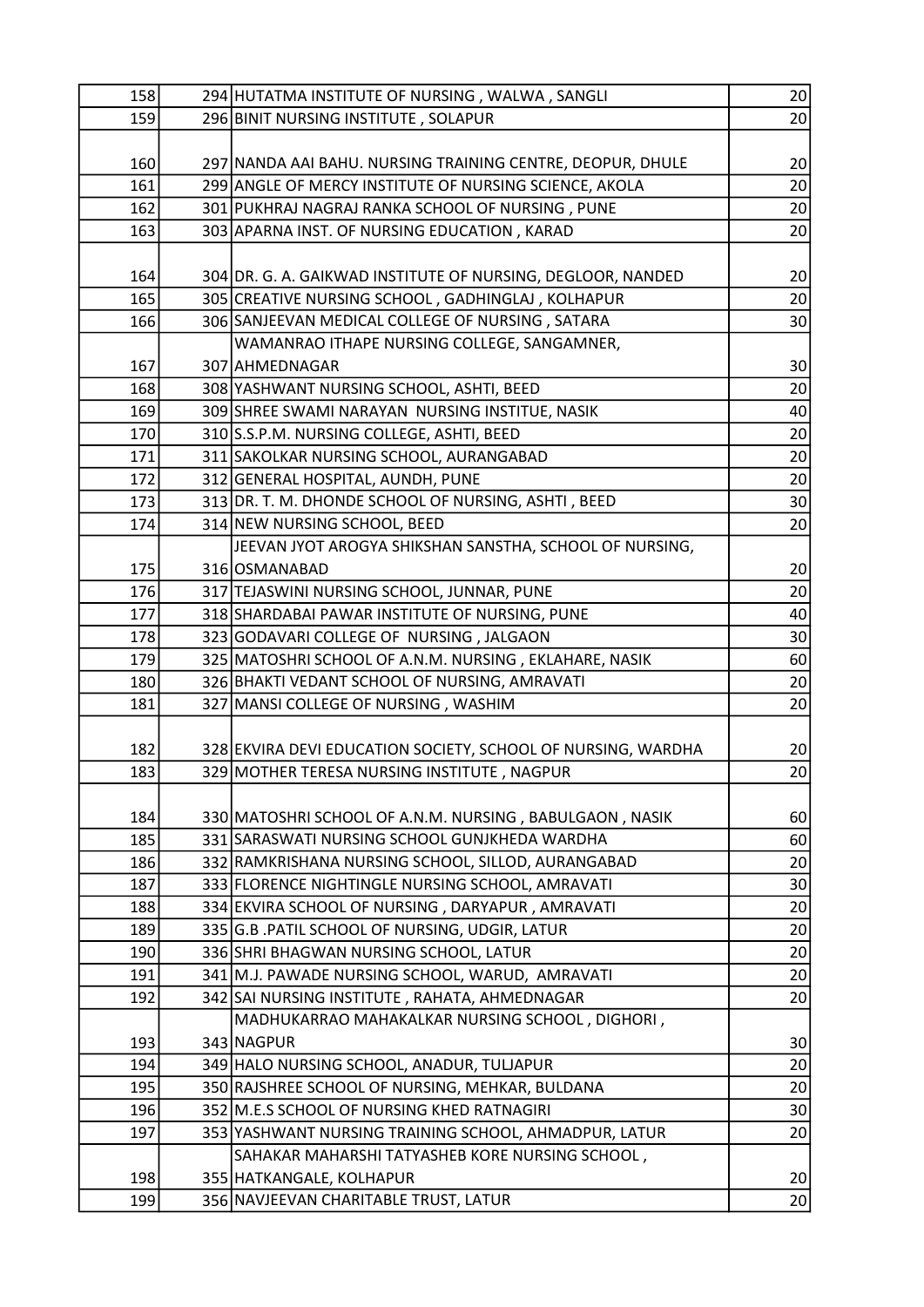| 200 | 359 HARSH SCHOOL OF NURSING, KHAMGAON, BULDANA               | 20              |
|-----|--------------------------------------------------------------|-----------------|
| 201 | 360 NAVJEEVAN NURSING SCHOOL, CHAMORSHI, GADCHIROLI          | 20              |
|     |                                                              |                 |
| 202 | 362 BR. NATH PAI INSTITUTE OF NURSING, PINGULI, SINDHUDURGA  | 40              |
| 203 | 363 BHIVRAI NURSING SCHOOL, LATUR                            | 20              |
| 204 | 364 BALVIKAS MAHILA MANDAL, SCHOOL OF NURSING, LATUR         | 20              |
|     |                                                              |                 |
| 205 | 365 BHARATRATNA MOTHER TERSA NURSING SCHOOL, SELU, PARBHANI  | 20 <sub>2</sub> |
| 206 | 366 SAI NURSING SCHOOL, OSMANABAD                            | 20              |
| 207 | 367 INSTITUTE OF NURSING EDUCATION, MANWATH, PARBHANI        | 20              |
|     | DADASAHEB DR. SURESH G. PATIL COLLEGE OF NURSING, CHOPDA,    |                 |
| 208 | 368 JALGAON                                                  | 40              |
|     | BAHUJAN SAMAJ PRABODHAN SCHOOL OF NURSING, AKOLE,            |                 |
| 209 | 370 AHMEDNAGAR                                               | 20 <sup>°</sup> |
| 210 | 371 LATE MAHALINGE SWAMI NURSING SCHOOL, LATUR               | 20              |
|     |                                                              |                 |
| 211 | 372 SMT. VASUNDHARABAI GHUIKHEDKAR NURSING SCHOOL, AMRAVATI  | 60              |
| 212 | 373 PARVATIBAI SCHOOL OF NURSING, WARDHA                     | 30              |
| 213 | 374 TIRUPATI NURSING SCHOOL, PARBHANI                        | 40              |
| 214 | 377 SHRI SWAMI SAMARTH NURSING SCHOOL, YAVATMAL              | 20              |
| 215 | 378 POOJA NURSING INSTITUTE, BHANDARA                        | 40              |
| 216 | 381 MELGHAT NURSING SCHOOL, PARATWADA, AMRAVATI              | 20              |
| 217 | 383 RASTRAMATA JIJAU NURSING SCHOOL, NILANGA, LATUR          | 20              |
|     | RAGHUNATHRAO MUNDHE INSTITUTE OF NURSING, AMBEJOGAI,         |                 |
| 218 | 385 BEED                                                     | 20 <sup>°</sup> |
| 219 | 386 SHIVRASHTRA COLLEGE OF NURSING, KARAD, SATARA            | 20              |
| 220 | 393 JAY INSTITUTE OF NURSING, INDAPUR, PUNE                  | 20              |
| 221 | 394 TIRMULLA A.N.M. NURSING SCHOOL, JALKOT, LATUR            | 20              |
| 222 | 395 RAJMATA JIJAU NURSING SCHOOL, PANDHARPUR                 | 20 <sup>°</sup> |
| 223 | 400 GENERAL HOSPITAL, SINDHUDURG                             | 20              |
| 224 | 401 VAIDYANATH NURSING SCHOOL, ,PARALIVAIJNATH, BEED         | 40 <sup>1</sup> |
| 225 | 405 JANAKI INSTITUTE OF NURSING EDUCATION, PUNE              | 20              |
|     | SHRI VINAYAKRAOBAPU DESHMUKH NURSING SCHOOL, SAWARGAON       |                 |
| 226 | 410, YAVATMAL                                                | 60              |
| 227 | 412 JIJAMATA SCHOOL OF NURSING, MAJALGAON, BEED              | 20              |
| 228 | 415 AURANGABAD NURSING SCHOOL, BHALGAON, AURANGABAD          | 20              |
|     |                                                              |                 |
| 229 | 418 MATOSHRI HIRAI DESHMUKH NURSING COLLEGE, SHIRALA, SANGLI | 20              |
| 230 | 420 SANT RAMBHAU A.N.M. SCHOOL, AHMEDPUR, LATUR              | 20              |
| 231 | 421 MADHAV A.N.M. SCHOOL, PARBHANI                           | 20              |
| 232 | 423 PAITHAN NURSING SCHOOL, PAITHAN, AURANGABAD              | 20              |
| 233 | 424 PRIYANKA GANDHI NURSING SCHOOL, AURANGABAD               | 20              |
| 234 | 425 KIRAN NURSING SCHOOL, KAPADNE, DHULE                     | 20              |
| 235 | 426 PAWANRAJA NURSING SCHOOL, PAUNI, BHANDARA                | 30              |
| 236 | 427 SAU. R.G. MALI NURSING COLLEGE, AKLAD, DHULE             | 20              |
|     |                                                              |                 |
| 237 | 428 SHRI BHAIRAVNATH NURSING SCHOOL, ICHALKARANJI, KOLHAPUR  | 20              |
|     |                                                              |                 |
| 238 | 431 MATOSHRI ORGANIZATION OF NURSING EDUCATION, YAVATMAL     | 20 <sup>°</sup> |
| 239 | 432 JALNA NURSING SCHOOL, SHELGAON, JALNA                    | 20              |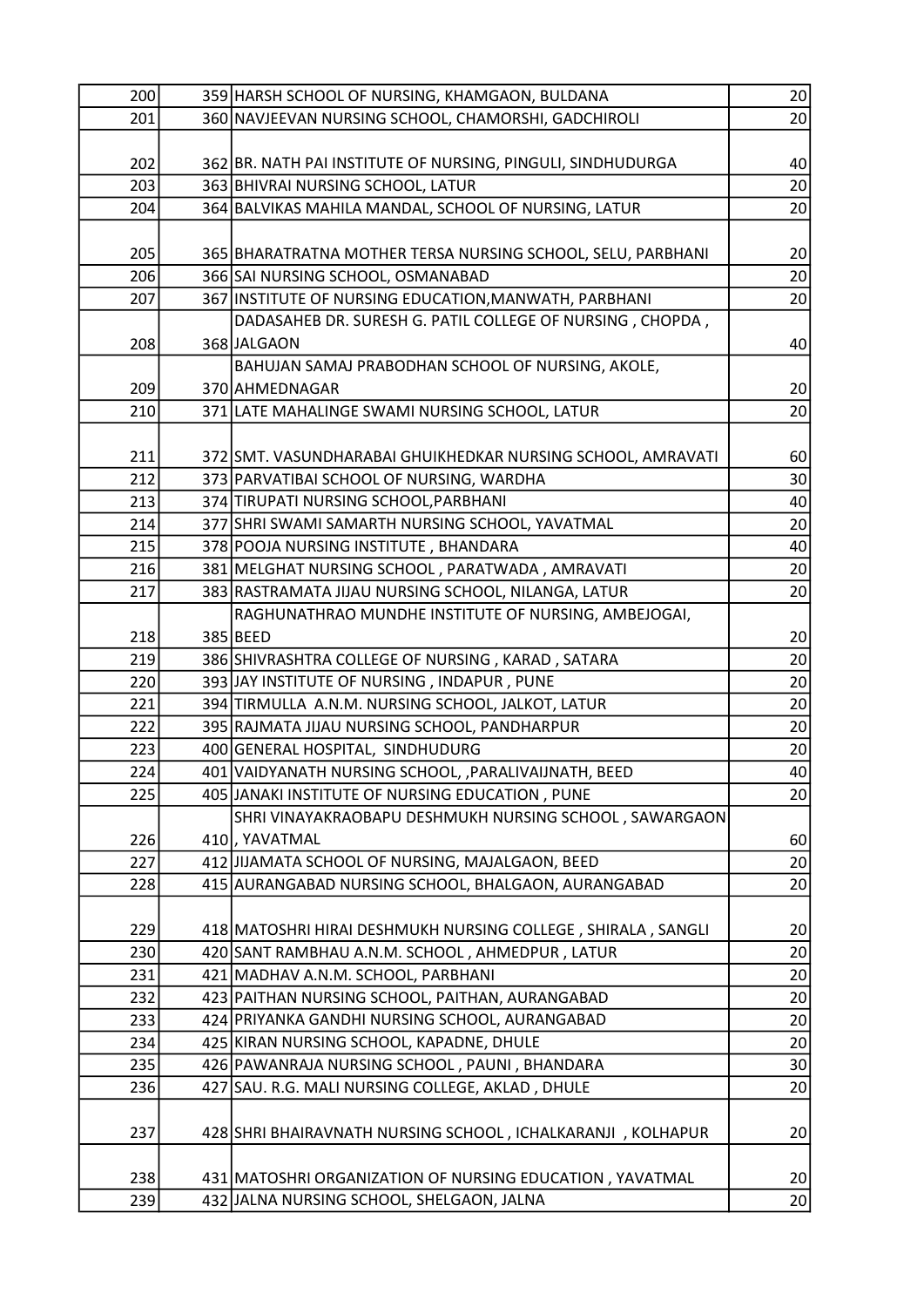| 240        | 434 MODERN INSTITUTE OF NURSING, MADHA, SOLAPUR                                                  | 20              |
|------------|--------------------------------------------------------------------------------------------------|-----------------|
| 241        | 446 GENERAL HOSPITAL, JALANA                                                                     | 20              |
| 242        | 449 DHANVANTERI SCHOOL OF NURSING, MALSHIRAS, SOLAPUR                                            | 30 <sup>°</sup> |
| 243        | 476 Dr. Prafulla Patil Nursing School, Parbhani                                                  | 20              |
| 244        | 477 BELESHWAR INSTITUTE OF NURSING, PARBHANI                                                     | 20              |
| 245        | 480 BEL AIR COLLEGE OF NURSING, PANCHAGANI, SATARA                                               | 30 <sup>°</sup> |
| 246        | 481 SAVITRIBAI PHULE COLLEGE OF NURSING, KOLHAPUR                                                | 20              |
| 247        | 482 SMT. HANSABEN NURSING SCHOOL NAGPUR                                                          | 20              |
| 248        | 484 NAVJEEVAN SCHOOL OF NURSING, SHAHAPUR, THANE                                                 | 20 <sup>°</sup> |
| 249        | 485 DAYANAND SCHOOL OF NURSING, VADOLI TALASARI THANE                                            | 25              |
|            |                                                                                                  |                 |
| 250        | 486 PRATIBHA SCHOOL OF NURSING, KOPERKHAIRANE, NAVI MUMBAI                                       | 20              |
| 251        | 487 SARASWATI ANM NURSING SCHOOL, KANKAVLI, SINDHUDURG                                           | 20 <sup>°</sup> |
| 252        | 488 SAI NURSING SCHOOL, MALEGAON NASHIK                                                          | 20 <sup>°</sup> |
| 253        | 489 N. K. T. T. SCHOOL OF NURSING, BHIWANDI, THANE                                               | 20 <sup>°</sup> |
| 254        | 490 Manik Nursing School, Garkhed, Aurangabad                                                    | 20              |
| 255        | 492 New Vision School of Nursing, Latur                                                          | 20              |
| 256        | 493 MAULI NURSING SCHOOL BARSHI ROAD BEED                                                        | 20              |
| 257        | 494 Mathsyodari Nursing School, Tal Ambad, Jalna                                                 | 20 <sup>°</sup> |
|            |                                                                                                  |                 |
| 258        | 495 ANKITA DOUND INSTITUTE OF NURSING SCHOOL, AMBAJOGAI, BEED                                    | 20              |
| 259        | 496 SAKSHI NURSING SCHOOL, MANWAT, PARBHANI                                                      | 20 <sup>°</sup> |
| 260        | 497 SWAMI VIVEKANAND SANSTHA, MALEGAON, NASHIK                                                   | 20              |
| 261        | 499 Sushrusha Nursing School, Ap Daund, Pune                                                     | 50              |
| 262        | 500 SUSHILA NURSING SCHOOL, DAUND, PUNE                                                          | 20 <sup>°</sup> |
|            | CHINGUAAI INSTITUTE OF NURSING EDUCATION, KAVATHE                                                |                 |
| 263        | 501 MAHANKAL, SANGLI                                                                             | 20 <sup>°</sup> |
| 264        | 502 SANJEEVA NURSING SCHOOL, KOLHAPUR                                                            | 20              |
|            | SAVITRIBAI PHULE ANM NURSING COLLEGE, SHRIGONDA,                                                 |                 |
| 265        | 505 AHMEDNAGAR                                                                                   | 20              |
|            | KOPERGAON TALUKA VIDYARTHI SAHAYYAK SCHOOL OF                                                    |                 |
| 266        | 506 NURSING, KOPERGAON                                                                           | 20              |
| 267        | 507 ABHINAV INSTITUTE OF NURSING EDUCATION, MIRAJ, SANGLI                                        | 20              |
|            | PRIYADARSHINI SHAK. BAU. GRAM VIKAS MAHILA SEVABHAVI                                             |                 |
| 268        | 508 MANDAL, SCHOOL OF NURSING, SHIRUR, PUNE                                                      | 20 <sup>°</sup> |
| 269        | 509 Shraddha Commercial Technical Institute Society, Jalna                                       | 20              |
| 270        | 512 ASHIRWAD NURSING SCHOOL OF ANM, SAKOLI BHANDARA                                              | 40              |
| 271        | 513 Jeevan Rekha School of Nursing, Tal Umarkhed, Yavatmal                                       | 20              |
| 272        | 514 Sanjeevan Nursing School, Yavatmal,                                                          | 20              |
| 273        | 515 SUVARNA SCHOOL OF NURSING SAONER, NAGPUR                                                     | 20              |
| 274        | 516 Indira Gandhi ANM Nursing School, Tal Bhiwapur, Nagpur                                       | 20 <sup>°</sup> |
| 275        | 517 Yash Institute of Nursing, Athori Bazar, Yavatmal                                            | 40              |
|            | NEW MAHARASHTRA INSTITUTE OF NURSING, MAHADEVPURA,                                               |                 |
| 276        | 523 WARDHA                                                                                       | 20              |
| 277        |                                                                                                  | 20              |
|            | 524 SHREE SAI NURSING SCHOOL, JAMKHED, AHMEDNAGAR                                                |                 |
| 278        | 526 VIDYA SAGAR NURSING SCHOOL, SANGLI                                                           | 20              |
|            |                                                                                                  |                 |
| 279        | 531 Shri Dattatraya Prabhu Bahu. Shikshan Sanstha, Tiroda, Gondia                                | 30 <sup>°</sup> |
| 280<br>281 | 533 Sharadrao Nursing College, Naigona Nanded<br>534 DHARTI SCHOOL OF NURSING MALEGAON RD NANDED | 20<br>20        |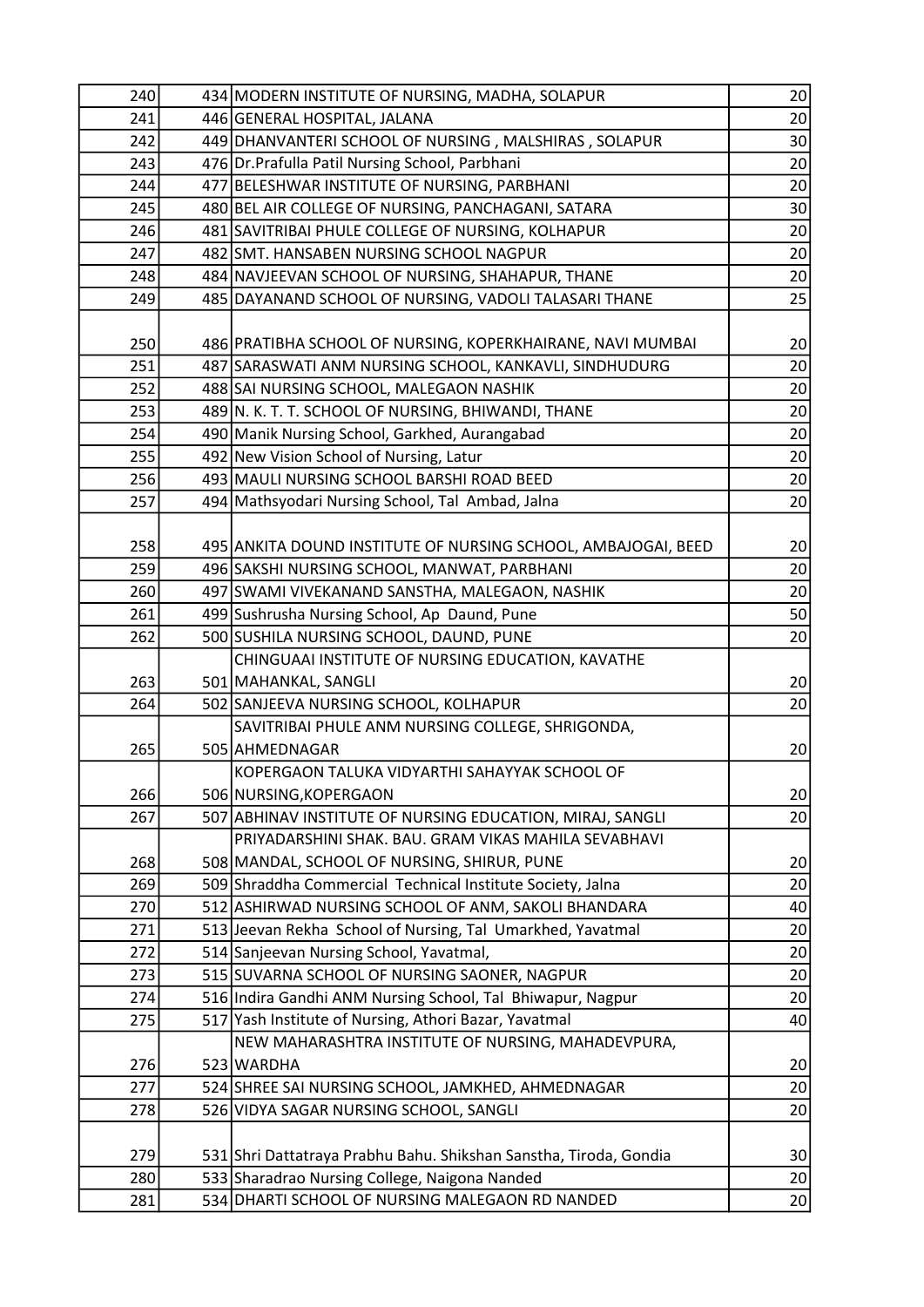| 282 | 535 Satabai Landge Nursing School, Nanded                       | 20              |
|-----|-----------------------------------------------------------------|-----------------|
|     | SHRI SANT LAHANUJI MAHARAJ SCHOOL OF NURSING, DARYAPUR,         |                 |
| 283 | 539 AMRAVATI                                                    | 20              |
| 284 | 541 KALWAN NURSING SCHOOL, KALWAN, NASHIK                       | 20              |
| 285 | 542 DINDORI SCHOOL OF NURSING, DINDORI, NASHIK                  | 20              |
| 286 | 543 YEOLA SCHOOL OF NURSING, YEOLA, NASHIK                      | 20              |
| 287 | 545 Yeshwant Institute of Nursing, Paithan Road, Aurangabad     | 30              |
|     |                                                                 |                 |
| 288 | 546 SWAMI VIVEKANAND SHIKSHAN PRASARAK MANDAL, UDGIR, LATUR     | 20              |
| 289 | 548 Nazarene Nursing Training College, Pusad Road, Washim       | 20              |
| 290 | 550 Gondia Nursing College, Gondia                              | 20              |
| 291 | 552 S. CHANDRA SCHOOL OF NURSING, ARJUNI GONDIA                 | 20              |
| 292 | 553 Sardar Nursing Institute, Walgaon Road, Amravati            | 20              |
| 293 | 555 M.J. Pawade Nurisng School, Tal Morshi, Amravati            | 20              |
| 294 | 557 Sunita Nursing School, Tal Shelu, Wardha                    | 20              |
| 295 | 558 S.R.V. NURSING SCHOOL, DAWAKI, TAL DEORI DIST GONDIA        | 20              |
|     |                                                                 |                 |
| 296 | 559 Late Changdevrao Banger Nursing School, Tal Bhum, Osmanabad | 20              |
| 297 | 561 Prabhavati Nursing School, Aurangabad                       | 20              |
|     |                                                                 |                 |
| 298 | 563 GOGANATH BABA ANM NURSING SCHOOL CHITEGAON AURANGABAD       | 50              |
| 299 | 564 Late Ranghunathraoji Kendre Nursing School, Vaijnath, Beed  | 40              |
| 300 | 565 Sarojini Naidu School of Nursing, Chakur, Latur             | 20              |
| 301 | 566 Indira Gandhi School of Nursing, Loha, Nanded               | 20              |
|     |                                                                 |                 |
| 302 | 567 MATOSHRI ASARABAI DARADE SCHOOL OF NURSING, YEOLA, NASHIK   | 60              |
|     |                                                                 |                 |
| 303 | 568 MAHARSHI WALMIKI INSTITUTE OF NURSING MALKAPUR, AKOLA       | 60              |
| 304 | 571 AZAD HIND NURSING SCHOOL, AKOLA                             | 20              |
| 305 | 573 Gurumauli Institue of Nursing Science, Amravati             | 20              |
| 306 | 580 L.D.H.T. SCHOOL OF NURSING, HINGOLI                         | 40              |
| 307 | 581 JAI HIND NURSING SCHOOL, HINGOLI                            | 20              |
|     | SANT GAJANAN MAHARAJ SCHOOL OF NURSING, CHINCHEWADI,            |                 |
| 308 | 582 GADHINGLAJ, KOLHAPUR                                        | 20              |
| 309 | 583 SAVITRIBAI PHULE NURSING SCHOOL, WAKHARI, SOLAPUR           | 20              |
| 310 | 584 MAI NURSING SCHOOL, KUDAL                                   | 20              |
|     | RANIMANSAHEB MANUBADEVI RAWAL NURSING SCHOOL,                   |                 |
| 311 | 585 DONDAICHA, DHULE                                            | 40              |
| 312 | 586 D.S. NURSING SCHOOL, SAKRI, DHULE                           | 20              |
|     | SHRI GAJANAN MAHARAJ TRAINING SCHOOL OF NURSING, JAWAHAR,       |                 |
| 313 | 587 THANE                                                       | 20 <sup>°</sup> |
| 314 | 588 PETH NURSING SCHOOL, PETH, NASHIK                           | 20              |
| 315 | 589 IGATPURI NURSING SCHOOL, IGATPURI, NASHIK                   | 20              |
| 316 | 590 NIFAD NURSING SCHOOL, NIFAD, NASHIK                         | 20              |
| 317 | 591   MANMAD NURSING SCHOOL, YEOLA, NASHIK                      | 20              |
| 318 | 592 SAI CARE NURSING SCHOOL, NASHIK                             | 60              |
| 319 | 593 JJJJAMATA NURSING SCHOOL, MALEGAON, NASHIK                  | 60              |
| 320 | 595 D. D. VISPUTE SCHOOL OF NURSING, PANVEL, RAIGAD             | 30              |
| 321 | 597 RAJEEV GANDHI GNM NURSING COLLEGE, SINNAR, NASHIK           | 60              |
| 322 | 598 TANMAYI NURSING INSTITUTE, NASHIK                           | 20 <sup>°</sup> |
|     |                                                                 |                 |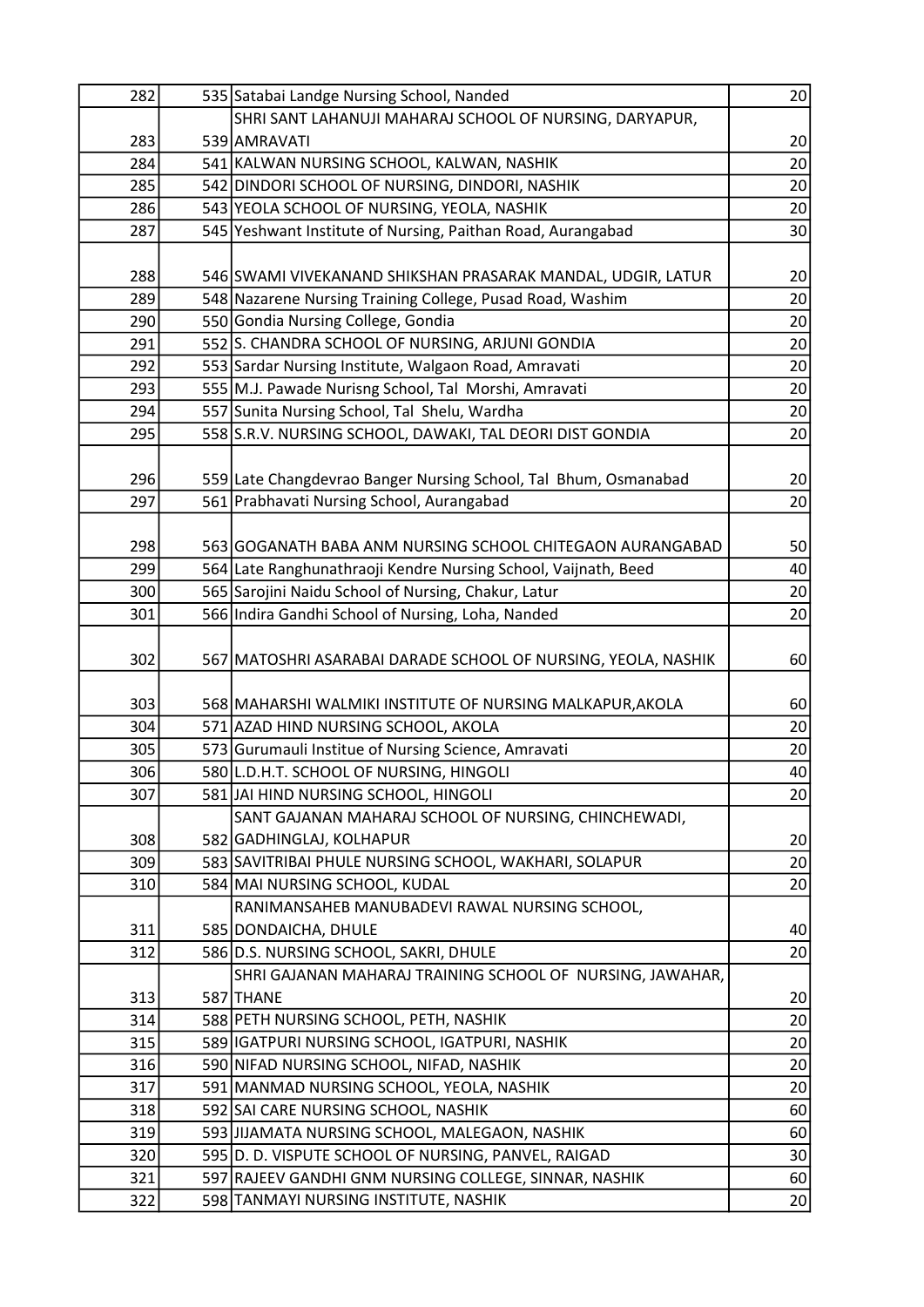|            | KARM. R. S. WAGH EDUCATION HEALTH SANSTHAS SCHOOL OF                                                   |                 |
|------------|--------------------------------------------------------------------------------------------------------|-----------------|
| 323        | 601 NURSING, DINDORI, NASHIK                                                                           | 20              |
|            | MANGALA INSTITUTE OF NURSING EDUCATION, AKOLE,                                                         |                 |
| 324        | 604 AHMEDNAGAR                                                                                         | 20              |
| 325        | 607 SAIKRUPA NURSING SCHOOL, SHRIGONDA, AHMEDNAGAR                                                     | 20              |
| 326        | 608 ABHINAV NURSING SCHOOL, AHMEDNAGAR                                                                 | 20              |
| 327        | 609 PANDURANG KRUPA NURSING SCHOOL, SHIRUR, PUNE                                                       | 20 <sup>°</sup> |
| 328        | 610 SHIRUR SCHOOL OF NURSING, SHIRUR, PUNE                                                             | 20              |
| 329        | 612 ASHIRWAD NURSING SCHOOL, RAHURI, AHMEDNAGAR                                                        | 20 <sup>°</sup> |
| 330        | 616 SHRI SIDDHI NURSING SCHOOL, KAGAL, KOLHAPUR                                                        | 20 <sup>°</sup> |
| 331        | 617 SIDDHAGIRI NURSING INSTITUTE, KARVEER, KOLHAPUR                                                    | 20 <sup>°</sup> |
| 332        | 618 SAI NURSING SCHOOL, SHEVGAON, AHMEDNAGAR                                                           | 20              |
|            | DR. RAMESH DHOKANE PATIL SCHOOL OF NURSING, NEWASA,                                                    |                 |
| 333        | 620 AHMEDNAGAR                                                                                         | 20              |
| 334        | 622 NITYASEVA NURSING SCHOOL, PARNER, AHMEDNAGAR                                                       | 20              |
| 335        | 623 KEDARNATH NURSING SCHOOL, ISLAMPUR, SANGLI                                                         | 20              |
| 336        | 624 NEWASA NURSING SCHOOL, NEWASA, AHMEDNAGAR                                                          | 20              |
| 337        | 625 SHRUTI NURSING SCHOOL, SHRIRAMPUR, AHMEDNAGAR                                                      | 20              |
| 338        | 626 KOPARGAON NURSING SCHOOL, KOPERGAON, AHMEDNAGAR                                                    | 20 <sup>°</sup> |
| 339        | 627 LAXMIPRABHA NURSING INSTITUTE, MIRAJ, SANGLI                                                       | 20              |
| 340        | 628 SHABBIR AHMED ANSARI NURSING SCHOOL, MIRAJ, SANGLI                                                 | 20              |
|            | LATE BHAU DAJI PATIL DESHMUKH GRAMIN VIKAS PRATISHTHANS                                                |                 |
| 341        | 629 RANM SCHOOL, AHMEDNAGAR                                                                            | 20              |
| 342        | 630 SAWALI SCHOOL OF NURSING, PARNER, AHMEDNAGAR                                                       | 20              |
|            | TILAK MAHARASHTRA VIDYAPEETH INSTITUTE OF NURSING                                                      |                 |
| 343        | 633 EDUCATION RESEARCH, PUNE                                                                           | 20              |
| 344        | 634 JIJAMATA NURSING SCHOOL, SHEVGAON, AHMEDNAGAR                                                      | 20              |
|            | DHANVANTARI INSTITUTE OF NURSING PARAMEDICAL SCIENCES,                                                 |                 |
| 345        | 635 SHIRALA, SANGLI                                                                                    | 20              |
|            | VIJAYSINH MOHITE PATIL SCHOOL OF NURSING, MALSHIRAS,                                                   |                 |
| 346        | 636 SOLAPUR                                                                                            | 20              |
|            | LATE UDHAVRAO TULSHIRAM JADHAVAR FOUNDATIONS INSTITUTE                                                 |                 |
| 347        | 637 OF NURSING, PUNE                                                                                   | 20 <sup>°</sup> |
|            |                                                                                                        |                 |
| 348        | 638 SARDARBI INSTITUTE OF NURSING EDUCATION, MOHOL, SOLAPUR                                            | 20              |
|            | JANKALYAN INSTITUTE OF NURSING EDUCATION, PANDHARPUR,                                                  |                 |
| 349        | 642 SOLAPUR                                                                                            | 20 <sup>°</sup> |
| 350        | 645 WILLIS F. PIERCE MEMORIAL HOSPITAL, WAI, SATARA                                                    | 20              |
|            | YASH INSTITUTE OF NURSING PARAMEDICAL SCIENCES, INDAPUR,                                               |                 |
| 351        | 650 PUNE                                                                                               | 20              |
| 352        | 651 SHRI DATTA SCHOOL OF NURSING, SHIRALA, SANGLI<br>652 DHANSHRI INSTITUTE OF NURSING, MADHA, SOLAPUR | 20              |
| 353        |                                                                                                        | 20              |
| 354<br>355 | 653 CHETNA NURSING INSTITUTE, WARDHA<br>654 JIJAMATA SCHOOL OF NURSING, BULDANA                        | 20              |
|            | 655 DEONIL SCHOOL OF NURSING, MUL, CHANDRAPUR                                                          | 20<br>20        |
| 356        | SARASWATI INSTITUTE OF NURSING SCIENCES AND RESEARCH,                                                  |                 |
| 357        | 656 AMRAVATI                                                                                           | 40              |
| 358        | 657 MAHALAXMI NURSING SCHOOL, TUMSAR, BHANDARA                                                         | 20              |
| 359        | 658 KAMALATAI BUDHE NURSING SCHOOL, GONDIA                                                             | 20              |
| 360        | 659 NANDATAI LOHAVE SCHOOL OF NURSING, WARDHA                                                          | 20              |
|            |                                                                                                        |                 |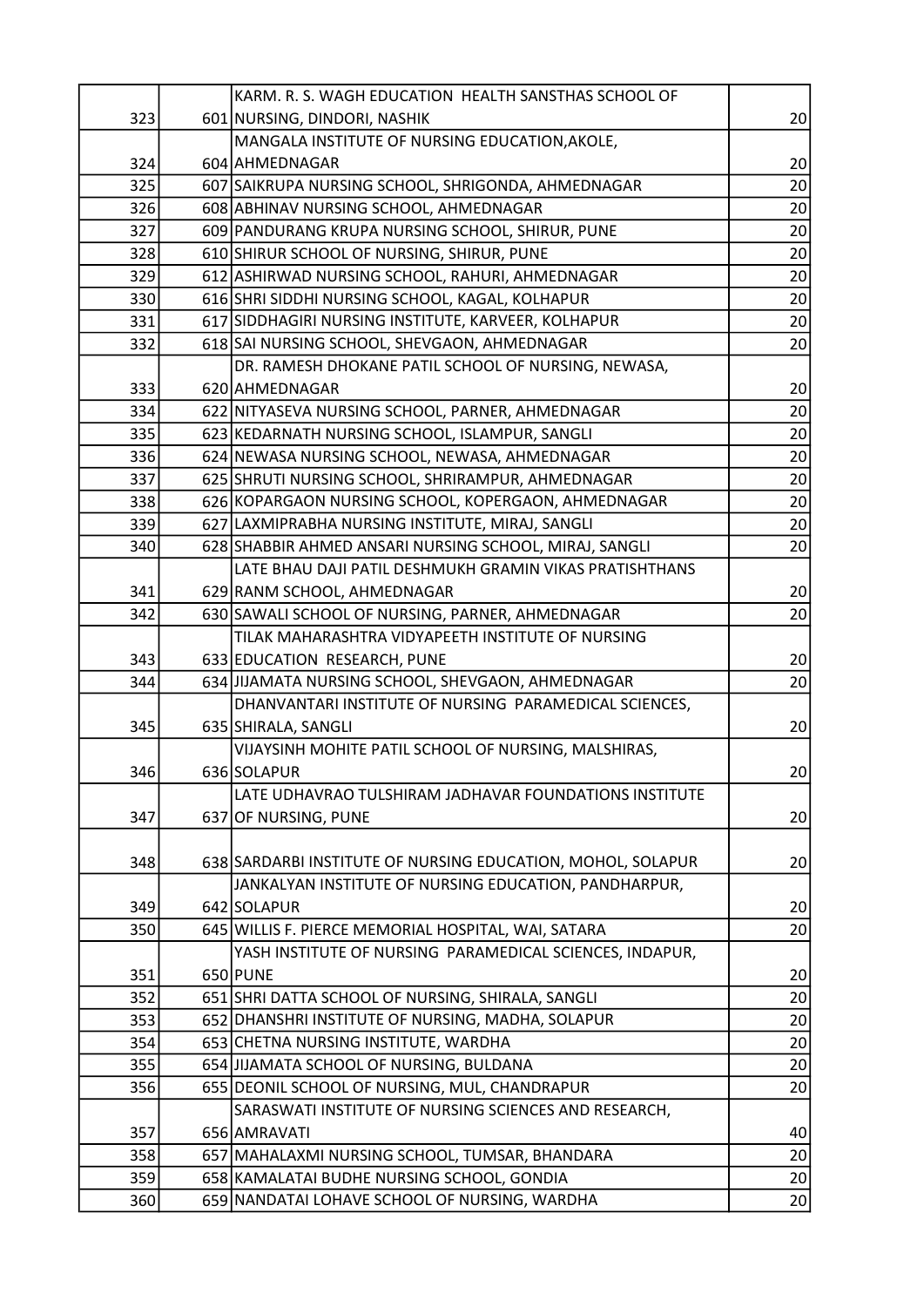| 361 | 660 D. P. NURSING SCHOOL RESEARCH INSTITUTE, WARDHA         | 20              |
|-----|-------------------------------------------------------------|-----------------|
| 362 | 661 SAI NURSING SCHOOL, TUMSAR, BHANDARA                    | 50              |
|     | S.R.V. NURSING SCHOOL RESEARCH INSTITUTE, NAGBHID,          |                 |
| 363 | 662 CHANDRAPUR                                              | 20              |
| 364 | 663 SAIRAM SCHOOL OF NURSING, RAMTEK, NAGPUR                | 20              |
|     |                                                             |                 |
| 365 | 664 MOTHER TERESA NURSING ACADAMY, BALLARPUR, CHANDRAPUR    | 30 <sup>°</sup> |
|     |                                                             |                 |
| 366 | 666 ACHARYA VINOBA BHAVE SCHOOL OF NURSING, KATOL, NAGPUR   | 50              |
|     |                                                             |                 |
| 367 | 668 SWA. RUPESHKUMAR INGOLE SCHOOL OF NURSING, YAVATMAL     | 20 <sup>°</sup> |
| 368 | 670 MAHAJAN NURSING SCHOOL, YAVATMAL                        | 20              |
| 369 | 671 PAINGANGA INSTITUTE OF NURSING, BULDANA                 | 20              |
| 370 | 672 SHRI SAI SCHOOL OF NURSING, ARMORI, GADCHIROLI          | 20              |
|     |                                                             |                 |
| 371 | 673 INDIRABAI BHOYAR SCHOOL OF NURSING, GHATANJI, YAVATMAL  | 20              |
| 372 | 674 KINKAR SCHOOL OF NURSING, SELOO, WARDHA                 | 20              |
|     | SANT GAJANAN MAHARAJ NURSING SCHOOL, SINDE WAHI,            |                 |
| 373 | 675 CHANDRAPUR                                              | 20              |
|     | MAHATMA JYOTIBA PHULE BAHU. SHIKSHAN SANSTHAS NURSING       |                 |
| 374 | 676 SCHOOL, CHIKHALI, BULDHANA                              | 20              |
| 375 | 678 SWAPNIL INSTITUTE OF NURSING, PAUNI, BHANDARA           | 20              |
| 376 | 679 AROMIRA SCHOOL OF NURSING, BHANDARA                     | 20              |
| 377 | 680 DR. K. B. MAPRI INSTITUTE OF NURISNG, LONAR, BULDHANA   | 20              |
| 378 | 681 VIDHARBH SCHOOL OF NURSING, AMRAVATI                    | 20              |
| 379 | 682 KALASKAR NURSING INSTITUTE, NANDURA, BULDHANA           | 20              |
| 380 | 683 SUMANTAI WASNIK INSTITUTE OF NURSING, NAGPUR            | 20              |
| 381 | 684 KAUSHALYA INSTITUTE OF NURSING, BULDHANA                | 20              |
| 382 | 686 SATAO NURSING TRAINING SCHOOL, WARDHA                   | 20              |
| 383 | 687 NAV YUVA NURSING SCHOOL, BHANDARA                       | 30              |
| 384 | 688 POOJA NURSING SCHOOL, NAGPUR                            | 40              |
| 385 | 689 HEALTH CARE NURSING SCHOOL, AMGAON, GONDIA              | 20              |
| 386 | 690 G.S.NURSING SCHOOL, SAKOLI, BHANDARA                    | 20              |
|     |                                                             |                 |
| 387 | 694 SHRI GORAKSHA NURSING SCHOOL, PHULAMBRI, AURANGABAD     | 20              |
| 388 | 696 JIJAMATA NURSING SCHOOL, LATUR                          | 20              |
| 389 | 697 SHREE VENKATESHA NURSING SCHOOL, BEED                   | 20              |
| 390 | 699 S.G. NURSING SCHOOL, LATUR                              | 20              |
| 391 | 700 GANDHI NURSING SCHOOL, ASHTI, BEED                      | 20              |
|     |                                                             |                 |
| 392 | 701   MAHARAJA SAYAJIRAO GAIKWAD NURSING SCHOOL, AURANGABAD | 20              |
| 393 | 702 RASHTRAMATA JIJAU NURSING SCHOOL, PATODA, BEED          | 20              |
| 394 | 704 VISHWAS SAWANT NURSING SCHOOL, BEED                     | 20              |
| 395 | 705 INDIRA GANDHI A.N.M. NURSING SCHOOL, PARBHANI           | 60              |
|     | DR. DAHIPHALE MEDICAL FOUNDATION TRUSTS SCHOOL OF NURSING,  |                 |
|     |                                                             |                 |
| 396 | 707 AURANGABAD                                              | 20<br>20        |
| 397 | 708 KOMALBAI MUNDE NURSING SCHOOL, MUKHED, NANDED           |                 |
| 398 | 709 GANSHANTI NURSING SCHOOL, NANDED                        | 30              |
| 399 | 710 RAM RATAN NURSING INSTITUTE, BHOKAR, NANDED             | 40              |
| 400 | 711 BILL GATES NURSING SCHOOL, OSMANABAD                    | 20              |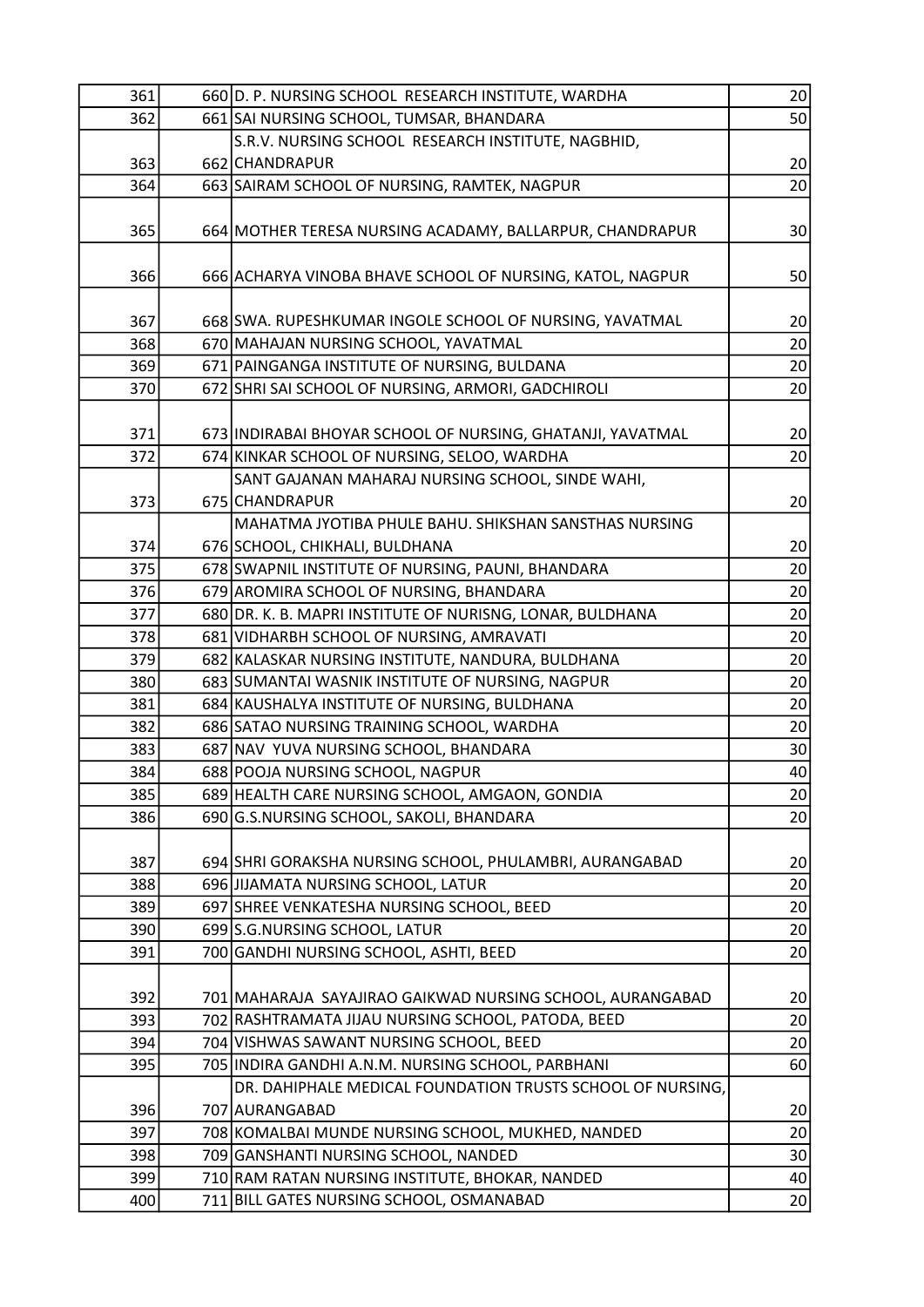| 401 |     | 712 SHAKUNTALA NURSING INSTITUTE, MUDKHED, NANDED            | 20              |
|-----|-----|--------------------------------------------------------------|-----------------|
| 402 |     | 714 JAWALGE NURSING SCHOOL, LATUR                            | 20              |
| 403 |     | 717 GOVINDRAO PAUL NURSING SCHOOL, NANDED                    | 30 <sup>°</sup> |
| 404 |     | 718 RENUKA NURSING RANM SCHOOL, KALAMB, OSMANABAD            | 20 <sup>°</sup> |
| 405 |     | 719 DAYEE INSTITUTE OF NURSING, LATUR                        | 20 <sup>°</sup> |
| 406 |     | 720 RAJLAKSHMI NURSING SCHOOL, PHULAMBRI, AURANGABAD         | 20              |
|     |     |                                                              |                 |
| 407 |     | 721 SAVITRIBAI PHULE NURSING SCHOOL, KANNAD, AURANGABAD      | 60              |
| 408 |     | 722 RAJMATA AHILYA DEVI INSTITUTION OF NURSING, PARBHANI     | 20              |
| 409 |     | 723 SUBHADRA INSTITUTE NURSING SCHOOL, BILOLI, NANDED        | 20              |
|     |     |                                                              |                 |
| 410 |     | 724 LATE ANNASAHEB KAKDE NURSING SCHOOL, SAILU, PARBHANI     | 20              |
| 411 |     | 725 KAI. MUNIRAM NIKE NURSING SCHOOL, SONPETH, PARBHANI      | 20 <sub>2</sub> |
| 412 |     | 726 DHANWANTARI NURSING SCHOOL, PALAM, PARBHANI              | 20              |
|     |     |                                                              |                 |
| 413 |     | 727 RADHAI INSTITUTE OF NURSING SCHOOL, GANGAKHED, PARBHANI  | 20              |
| 414 |     | 728 PUSHPAI NURSING SCHOOL, AHMEDPUR, LATUR                  | 20              |
|     |     |                                                              |                 |
| 415 |     | 732 SWAMI RAMANAND TIRTH NURSING INSTITITUE, KANDHAR, NANDED | 20              |
| 416 |     | 733 PRAGATI NURSING SCHOOL, PATODA, BEED                     | 20 <sup>°</sup> |
| 417 |     | 734 SAMARTH NURSING SCHOOL, WADVANI, BEED                    | 20              |
| 418 |     | 738 RAJIV GANDHI NURSING SCHOOL, PARBHANI                    | 20              |
| 419 |     | 740 SAMARTH NURSING SCHOOL, PARBHANI                         | 20 <sup>°</sup> |
| 420 |     | 741 GANGAPUR NURSING SCHOOL, GANGAPUR, AURANGABAD            | 20 <sup>°</sup> |
| 421 |     | 742 SHRI SWAMI SAMARTH NURSING SCHOOL, AURANGABAD            | 20              |
| 422 |     | 743 HUDCO NURSING SCHOOL, AURANGABAD                         | 20              |
| 423 |     | 744 SHRADDHA NURSING SCHOOL, AURANGABAD                      | 20              |
| 424 |     | 745 NEW NURSING SCHOOL, AURANGABAD                           | 20 <sup>°</sup> |
| 425 |     | 746 SHEETAL NURSING SCHOOL, AURANGABAD                       | 20 <sup>°</sup> |
| 426 |     | 748 SAVITHRIBAI PULE NURSING SCHOOL, JALKOT, LATUR           | 20              |
| 427 |     | 749 GANGABAI PATIL NURSING SCHOOL, BILOLI, NANDED            | 20              |
| 428 |     | 750 SANSKRUTI NURSING SCHOOL, BEED                           | 20              |
| 429 |     | 751 SHRAVNI INSTISUTE OF NURSING, BASMAT, HINGOLI            | 20              |
| 430 |     | 753 SUVIDHA NURSING SCHOOL, LATUR                            | 20              |
| 431 |     | 754 BHARTIYA NURSING SCHOOL, AURANGABAD                      | 20              |
| 432 |     | 755 YESHWANT INSTITUTE OF NURSING SCHOOL, HINGOLI            | 20              |
|     |     |                                                              |                 |
| 433 |     | 756 SHRI SURESHDADA DESHMUKH INSTITUTE OF NURSING, PARBHANI  | 20 <sup>°</sup> |
| 434 | 757 | BHIVRAJ KALANTRI NURSING INSTITUTE, NANDED                   | 20              |
|     |     |                                                              |                 |
| 435 |     | 758 KAI BABURAO GHULE SCHOOL OF NURSING, AMBAJOGAI, BEED     | 20 <sup>°</sup> |
| 436 |     | 760 RAJMATA JIJAU NURSING SCHOOL, NANDED                     | 20              |
| 437 |     | 763 MOTHER TERESA NURSING SCHOOL, NANDED                     | 20              |
| 438 |     | 764 OMKAR NURSING SCHOOL, BILOLI, NANDED                     | 20              |
| 439 |     | 765 MAHARASHTARA NURSING SCHOOL, CHAKUR, LATUR               | 20              |
| 440 |     | 767 ADARSHA NURSING SCHOOL, DEGLOOR, NANDED                  | 20              |
| 441 |     | 769 S. CHANDRA NURSING SCHOOL, AMGAON, GONDIA                | 20              |
|     |     | SMT. GUNAMALA JAIN CHARITABLE TRUSTS INSTITUTE OF NURSING    |                 |
| 442 |     | 770 EDUCATION, GONDIA                                        | 20              |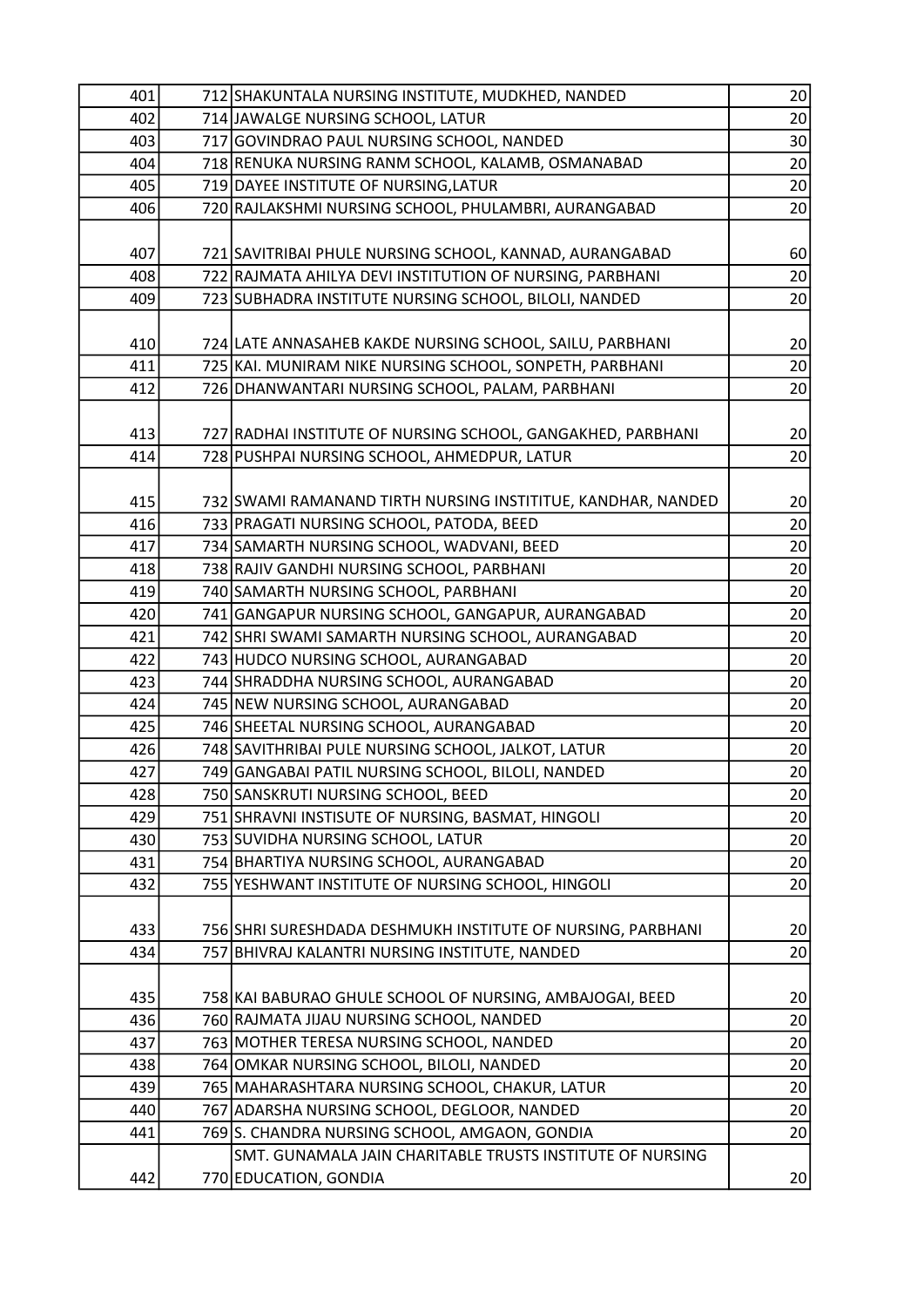| 443 | 771 SMT. LAXMIBAI CHANDEKAR NURSING SCHOOL, GORGAON, GONDIA                | 20 <sup>°</sup> |
|-----|----------------------------------------------------------------------------|-----------------|
|     | GONDIA CITY INSTITUTE OF NURSING PARAMEDICAL SCIENCES,                     |                 |
| 444 | 772 GONDIA                                                                 | 20              |
| 445 | 774 IDEAL NURSING SCHOOL, AURANGABAD                                       | 20              |
| 446 | 775 MATRUBHOOMI NURSING SCHOOL, UDGIR, LATUR                               | 30 <sup>°</sup> |
| 447 | 776 SUSAIN A.N.M. NURSING SCHOOL, OSMANABAD                                | 20              |
| 448 | 777 K.T. PATIL SCHOOL OF NURSING, OSMANABAD                                | 50              |
| 449 | 779 AURANGABAD NURSING SCHOOL, AURANGABAD                                  | 20              |
| 450 | 780 SHAHNAWAZ NURSING SCHOOL, AURANGABAD                                   | 20              |
| 451 | 781 NARMADA NURSING INSTITUTE, LOHA, NANDED                                | 20              |
| 452 | 782 DNYANAI INSTITUTE OF NURSING SCHOOL, PARBHANI                          | 40              |
| 453 | 783 SHAHU MAHARAJ NURSING SCHOOL, AURANGABAD                               | 20              |
| 454 | 786 TORJA NURSING SCHOOL, PARBHANI                                         | 20              |
| 455 | 787 SAI NURSING COLLEGE, UMERGA, OSMANABAD                                 | 20              |
|     |                                                                            |                 |
| 456 | 788 NEW MOTHER TERESA A.N.M. SCHOOL OF NURSING, UDGIR, LATUR               | 20              |
| 457 | 790 SAISHA NURSING SCHOOL, PURNA, PARBHANI                                 | 20              |
| 458 | 791 INDIRA GANDHI NURSING SCHOOL, BASMAT, HINGOLI                          | 20              |
| 459 | 792 MUKTAI NURSING SCHOOL, NANDED                                          | 20              |
|     |                                                                            |                 |
| 460 | 793 SHRI SAI INSTITUTION OF NURSING SCHOOL, JINTOR, PARBHANI               | 20              |
| 461 | 794 YESHWANT INSTITUTE OF NURSING, PARBHANI                                | 20              |
| 462 | 795 LATE S. D. MASKE SCHOOL OF NURSING, HINGOLI                            | 20              |
| 463 | 797 DIPTI AAHER NURSING SCHOOL, AMBAJOGAI, BEED                            | 20              |
| 464 | 798 MOTHER TERESA NURSING SCHOOL, HINGOLI                                  | 20              |
| 465 | 799 MOTHER TERESA NURSING INSTITUTE, KANDHAR, NANDED                       | 20              |
| 466 | 800 TAMBWERSHWAR NURSING SCHOOL, DHARUR, BEED                              | 20              |
| 467 | 804 Palak Nursing Institute, Shirpur, Dhule                                | 20              |
| 468 | 806 Devang A.N.M. Nursing School, Ratnagiri                                | 20              |
| 469 | 807 RAJMATA NURSING SCHOOL, SATARA                                         | 20              |
| 470 | 808 Late. Ushatai Nursing School, Kolhapur                                 | 20              |
|     |                                                                            |                 |
| 471 | 809 Smt. Padmini Institute of Nursing Paramedical Sciences, Atpadi, Sangli | 20              |
| 472 | 810 Saibaba Nursing School, Kolpewadi, Ahmednagar                          | 60              |
| 473 | 811 Raj Laxmi Nursing School, Ahmednagar                                   | 20              |
| 474 | 813 Dimond Nursing Institute, Deoli, Wardha                                | 20              |
| 475 | 814 Kasturba Nurisng School, Samudrapur, Wardha                            | 20              |
| 476 | 819 S.M. Nursing School, Gondia                                            | 20              |
| 477 | 820 Vision Nursing School, Buldhana                                        | 20              |
| 478 | 821 Varsharaj Nursing School, Wani, Yavatmal                               | 20              |
| 479 | 822 Jijamata Insitute of Nursing, Bhadrawati, Chandrapur                   | 20              |
| 480 | 823 Maa Renuka School of Nursing, Bhatukali, Amravati                      | 20              |
| 481 | 824 Rashtriy Nursing School, Rajura, Chandrapur                            | 20              |
| 482 | 825 Aakar School of Nursing, Nagpur                                        | 20              |
| 483 | 826 Tanisq School of Nursing, Nagpur                                       | 30              |
| 484 | 829 Ananditai Bengal Nursing School, Sengaon, Hingoli                      | 60              |
| 485 | 830 Om Shanti Nursing School, Bhokardan, Jalna                             | 20              |
| 486 | 831 RAJGURU SCHOOL OF NURSING, UDGIR, LATUR                                | 20              |
| 487 | 832 Akshay Nursing School, Nanded                                          | 50              |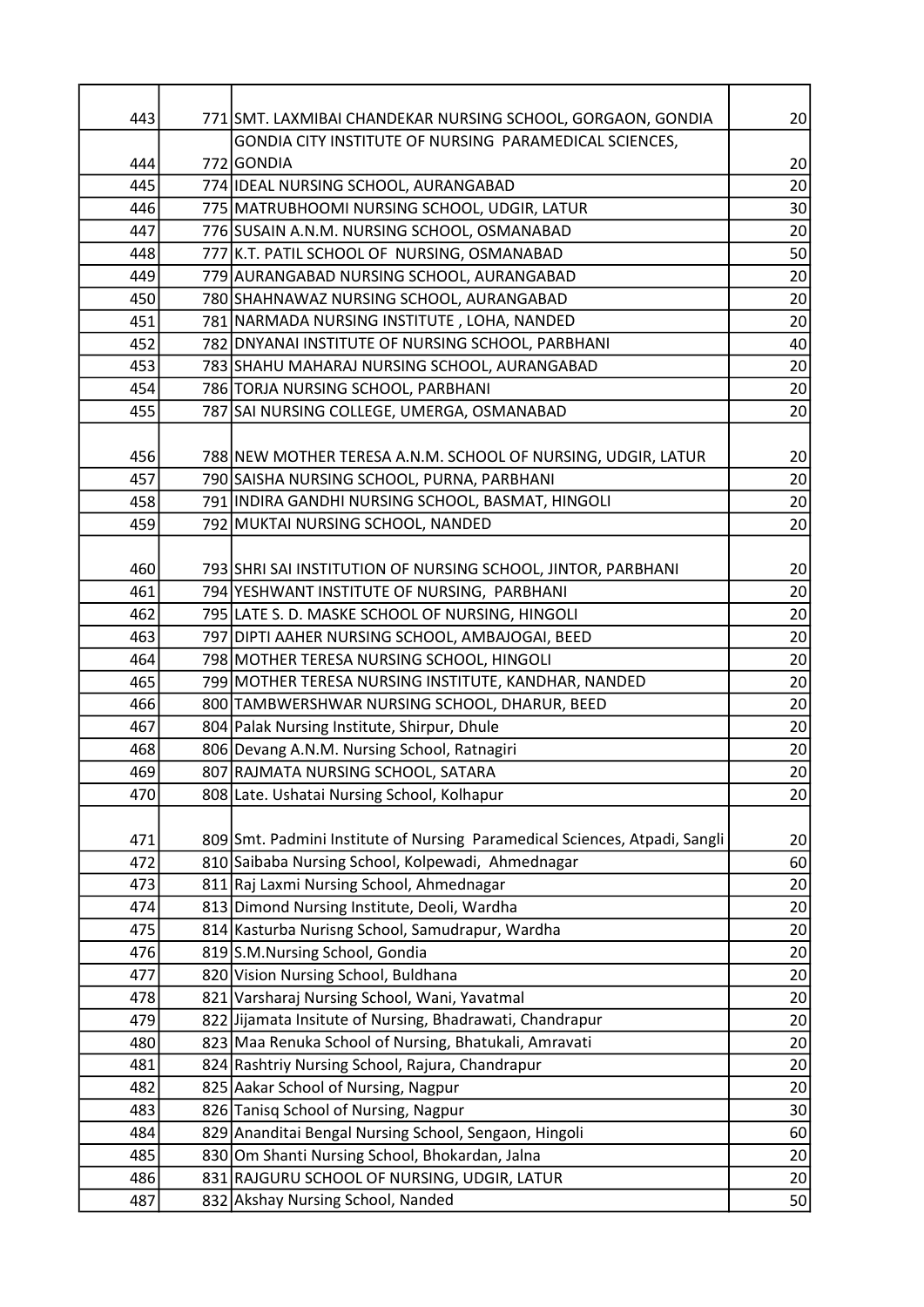| 488 | 834 Kalpana Chawala Nursing School, Parbhani                        | 20              |
|-----|---------------------------------------------------------------------|-----------------|
| 489 | 837 Bapurao Shelke Nursing School, Ahmedpur, Latur                  | 20              |
| 490 | 838 Swaraj Indira Gandhi Nursing School, Patoda, Beed               | 20              |
| 491 | 839 Kalai Nursing School, Patoda, Beed                              | 20              |
|     | The Yash Foundations College of Nursing Medical Research Institute, |                 |
| 492 | 870 Ratnagiri                                                       | 30 <sup>°</sup> |
| 493 | 880 Praytna Nursing College, Ahmednagar                             | 20              |
| 494 | 898 Dhareshwar Institute of Nursing, Pune                           | 20              |
| 495 | 919 VASANTPRABHA SCHOOL OF NURSING BULDHANA                         | 40              |
| 496 | 924 Shree Sai School of Nursing, Umrer, Nagpur                      | 20              |
| 497 | 935 Spandan Nursing School, Pauni, Bhandara                         | 60              |
| 498 | 937 RADHABAI BAHEKAR SCHOOL OF NURSING, GONDIA.                     | 20              |
| 499 | 939 District Hospital, Beed                                         | 20              |
|     |                                                                     |                 |
| 500 | 942 Aurangabad Training School of Nursing, Shivajinagar, Aurangabad | 20              |
| 501 | 971 Marathwada Nursing School, Nanded                               | 20              |
| 502 | 1002 Devyani School of Nursing, Yavatmal                            | 20              |
|     | Dnyandeep Vimukta Va Bhatkya Jati, Jamati Shikshan Prasarak         |                 |
| 503 | 1003 Mandal Nursing School, Buldhana                                | 20 <sup>°</sup> |
| 504 | 1005 Matoshri Nursing School, Nanded                                | 20              |
| 505 | 1011 SMT. D.Y.SAWANT NURSING SCHOOL, BHANDUP                        | 20              |
| 506 | 1014 TIRUMALA ANM SCHOOL OF NURSING, HADGAON, NANDED                | 20              |
| 507 | 1017 SHRIRAMPUR NURSING SCHOOL, SHRIAMPUR, AHMEDNAGAR               | 20              |
| 508 | 1018 VAIJAPUR NURSING SCHOOL, AURANGABAD                            | 20              |
| 509 | 1019 WALUNJ NURSING SCHOOL, WALUNJ, AURANGABAD                      | 20              |
| 510 | 1021 GENERAL HOSPITAL, PARBHANI                                     | 20              |
| 511 | 1022 SAKET GYANPEETH TRUST, THANE                                   | 20              |
| 512 | 1023 MANGAON EDUCATION TRUST, MANGAON, RAIGAD                       | 20              |
| 513 | 1025 K.T.S. GENERAL HOSPITAL, GONDIA                                | 20              |
| 514 | 1026 SOU RUKHMINI MANOHAR MACHALE NURSING SCHOOL, BEED              | 20              |
| 515 | 1028 UNIQUE RANM NURSING SCHOOL, PARLI, BEED                        | 20              |
| 516 | 1029 MONICA NURSING SCHOOL, AURANGABAD                              | 20              |
| 517 | 1030 MAA ANUSAYA SCHOOL OF NURSING, AKOLA                           | 20              |
| 518 | 1031 Sharda Nursing School, Jalna                                   | 20              |
| 519 | 1032 Aai Institute of Nursing, Parbhani                             | 20              |
| 520 | 1033 Swami Samarth Nursing School, Solapur                          | 20              |
|     | LATE MRS. ABOLI KULDEEP PEDNEKAR NURSING INSTITUTE, PINGULI,        |                 |
| 521 | 1034 SINDHUDURG                                                     | 20              |
| 522 | 1035 CIVIL HOSPITAL, AMKHAS MAIDAN, AURANGABAD                      | 20              |
| 523 | 1038 V.B.N. NURSING SCHOOL, HINGOLI                                 | 20              |
| 524 | 1039 BLESSING INSTITUTE OF NURSING, PARBHANI                        | 20              |
|     |                                                                     |                 |
| 525 | 1040 INDIRA GANDHI SCHOOL OF NURSING, Golchha marg, sadar, NAGPUR   | 20 <sub>2</sub> |
| 526 | 1041 ASHWINI NURSING TRAINING SCHOOL, GONDIA                        | 20              |
| 527 | 1043 ASHA NURSING SCHOOL, AMRAVATI                                  | 20              |
| 528 | 1044 AVATAR MEHER BABA SCHOOL OF NURSING, NAGPUR                    | 20              |
| 529 | 1045 MAHATMA GANDHI NURSING INSTITUTE, DEOLI, WARDHA                | 20              |
| 530 | 1049 SARSWATI NURSING SCHOOL, DHAMANGAON, AMRAVATI                  | 20              |
| 531 | 1050 GENERAL HOSPITAL, WASHIM                                       | $10\,$          |
| 532 | 1051 DISTRICT HOSPITAL, SAWARGAON, AMBAJOGAI, BEED                  | 20              |